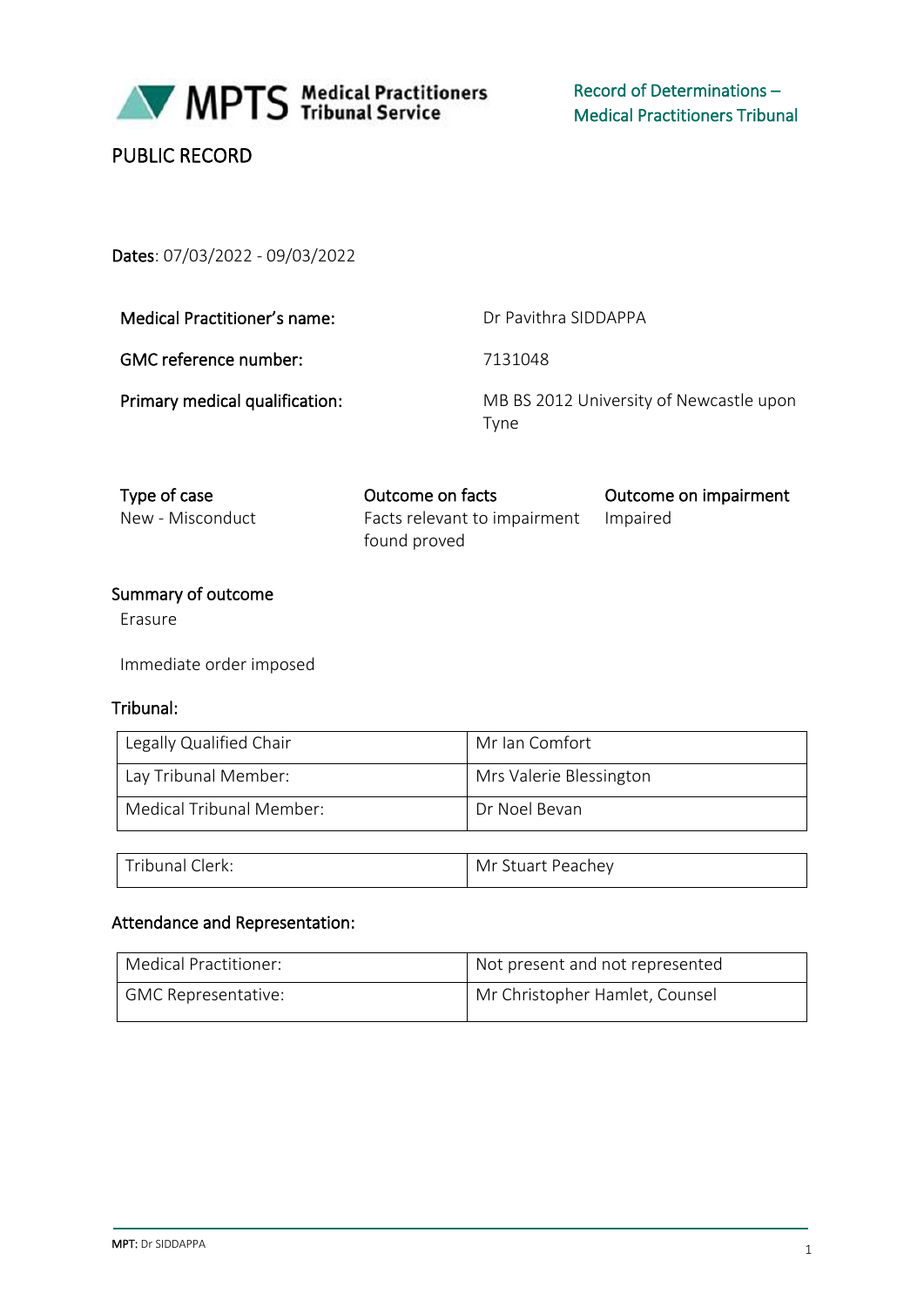# Attendance of Press / Public

In accordance with Rule 41 of the General Medical Council (Fitness to Practise) Rules 2004 the hearing was held partly in public and partly in private.

### Overarching Objective

Throughout the decision making process the tribunal has borne in mind the statutory overarching objective as set out in s1 Medical Act 1983 (the 1983 Act) to protect, promote and maintain the health, safety and well-being of the public, to promote and maintain public confidence in the medical profession, and to promote and maintain proper professional standards and conduct for members of that profession.

### Determination on Facts - 08/03/2022

#### Rule 41

1. This determination will be announced in private given that matters relating to issues of XXX have come to light during the course of these proceedings. However, a redacted version will be published at the close of the hearing.

### Application on Postponement

2. Prior to the hearing commencing, Dr Siddappa made a formal request on 28 February 2022 to the GMC and the MPTS for these proceedings to be postponed XXX and to allow her time to seek legal representation. The Tribunal noted that there had been little engagement from Dr Siddappa up until her request was made on 28 February 2022. Further, the Tribunal noted that Dr Siddappa was requested to provide evidence of XXX. She subsequently did not provide this to neither the GMC nor MPTS. On 4 March 2022, an MPTS Case Examiner determined not to accede to Dr Siddappa's request for a postponement.

### Background

3. At the time of the Allegation, Dr Siddappa was a Clinical Fellow at Victoria Hospital, Kirkaldy (the 'Hospital'). In August 2020, Dr Siddappa was referred to the GMC by Dr B, Medical Director for Fife Medical Board and Dr Siddappa's Responsible Officer, given the concerns relating to her conduct in allegedly submitting false information as part of her Annual Review of Competence Progression ('ARCP').

### Applications Made During the Facts Stage

4. Mr Christopher Hamlet, Counsel, on behalf of the GMC made an application pursuant to Rule 17(6) of the General Medical Council (Fitness to Practise Rules) 2004, as amended ('the Rules'), to amend the Confidential Schedule of the Allegation to reflect the correct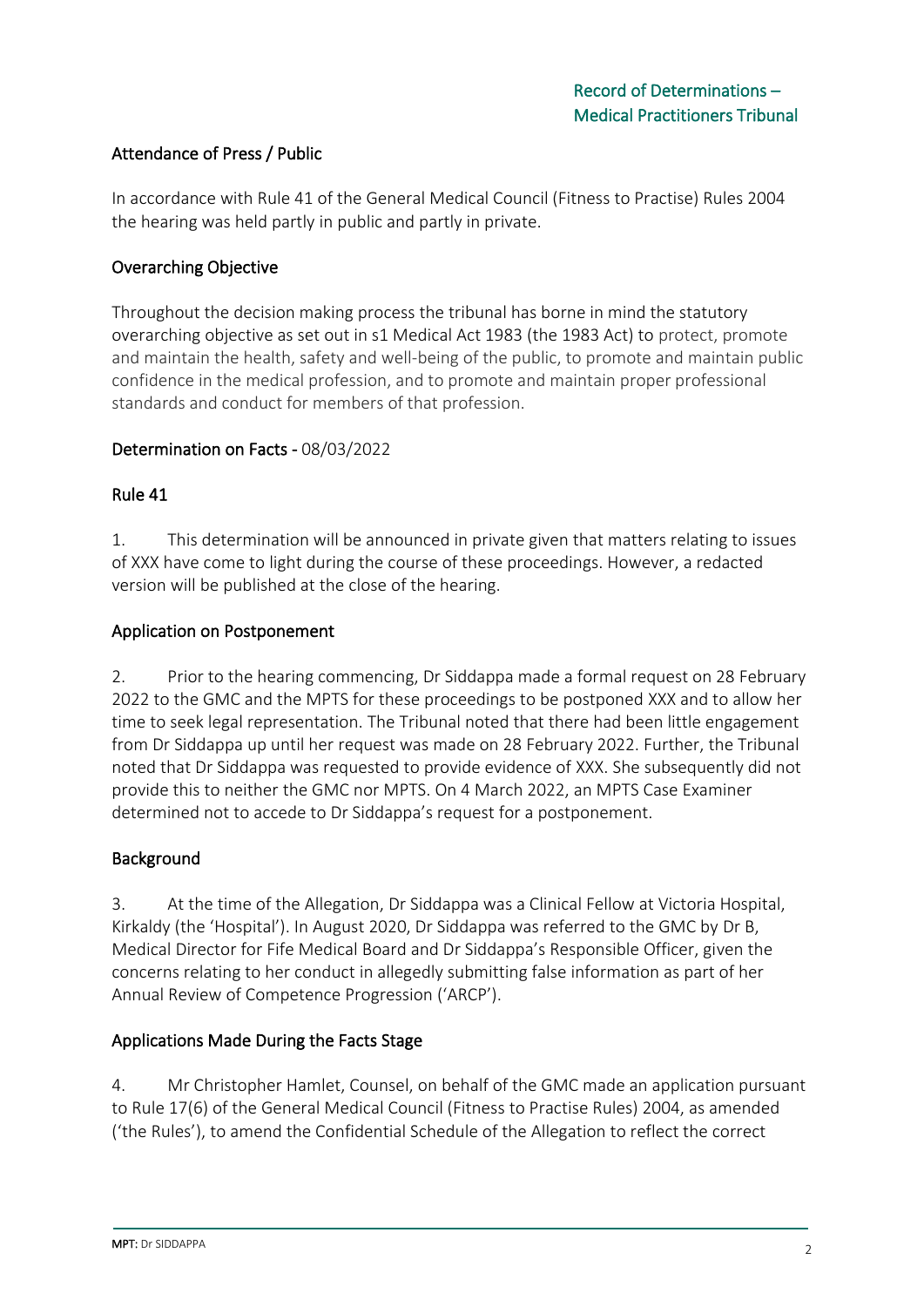spelling of Dr A's name. The Tribunal was satisfied that the amendments could be made without injustice.

5. Mr Hamlet made a further application pursuant to Rule 17(6) to amend Schedule 1 of the Allegation (as it relates to Paragraph 10 of the Allegation) to remove the following dates:

- 21 October 2020; and
- 13 January 2020.

He submitted that the removal of those two dates would not show an injustice to Dr Siddappa and it could be amended under the slip rule. The Tribunal granted this application as it could not find any reference to 21 October 2020 and 13 January 2021 within the evidence before it.

### The Allegation and the Doctor's Response

6. The Allegation made against Dr Siddappa is as follows:

#### Annual Review of Competence Progression ('ARCP')

- 1. On one or more occasion between 27 November 2015 and 24 August 2020 you amended your Annual Review of Competence Progression ('ARCP') outcome form dated 23 June 2015 ('the ARCP Form'), in that you changed:
	- a. the outcome recorded from outcome '3' to outcome '1'; To be determined
	- b. the section entitled 'Detailed reasons for recommended outcome' by:
		- i. removing the original wording within the section; To be determined
		- ii. adding the words 'Excellent progress' to the section. To be determined
- 2. On 24 August 2020 you submitted the ARCP Form, with the amendments described at paragraph 1, to your Responsible Officer for the purposes of your revalidation. To be determined

- 3. You knew that the:
	- a. changes you made to the ARCP Form, as described in paragraph 1, would give the false impression that your ARCP outcome was better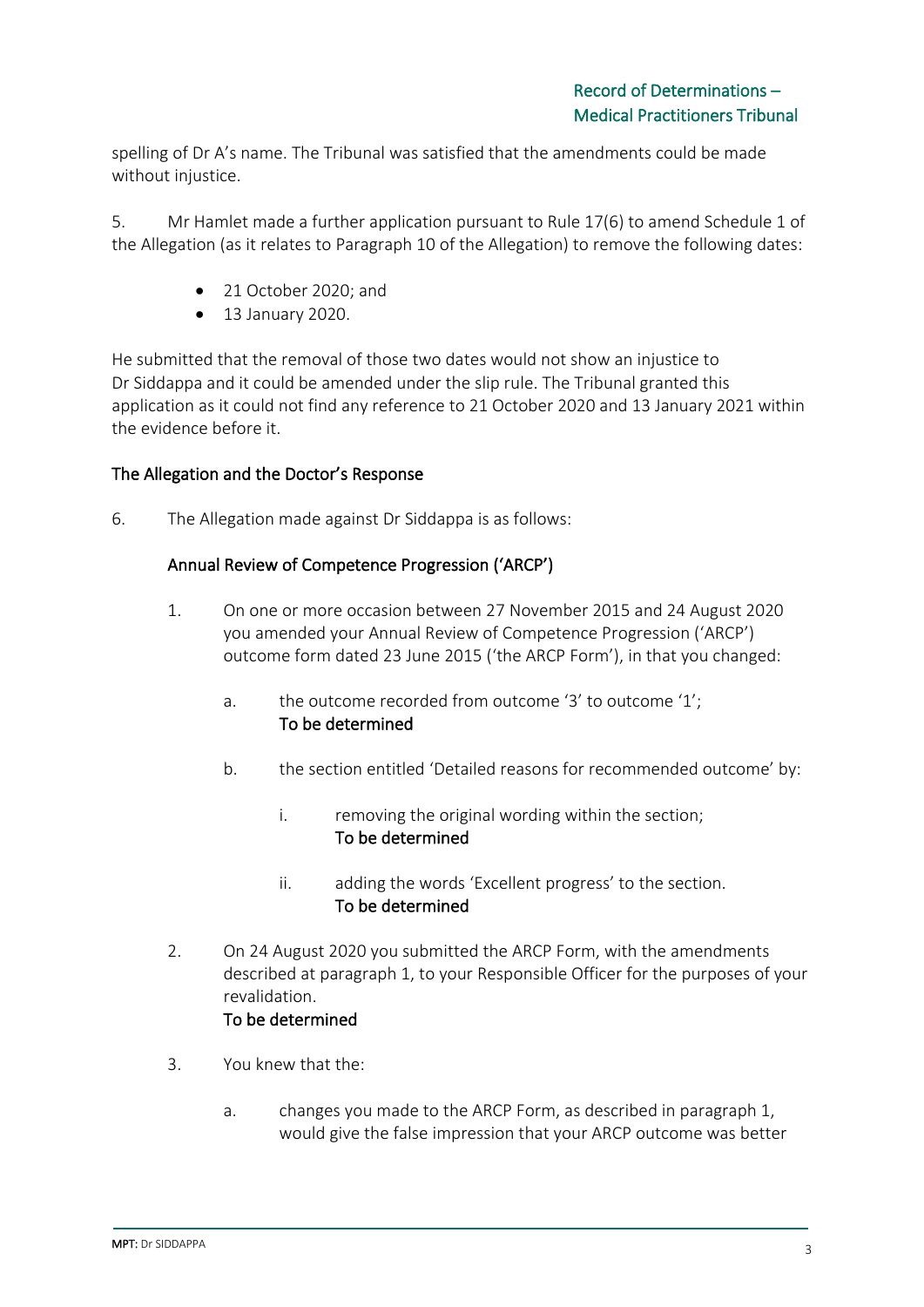# than it was; To be determined

- b. ARCP outcome form you submitted, as described in paragraph 2, contained the changes described in paragraph 1. To be determined
- 4. Your conduct at paragraphs 1 and 2 was dishonest by reason of paragraph 3. To be determined

# Attendance

- 5. You
	- a. failed to attend work for your shifts at Victoria Hospital, Kirkaldy (the 'Hospital') on:
		- i. 20 July 2020; To be determined
		- ii. 22 July 2020; To be determined
	- b. arrived late for work at the Hospital on 21 July 2020. To be determined
- 6. On 23 July 2020 you told Dr A that you:
	- a. did attend work on 22 July 2020; To be determined
	- b. spent most of 22 July 2020 in the doctors' mess working on your appraisal; To be determined
	- c. left early on 22 July 2020 to have bloods done. To be determined
- 7. When you made the comments at paragraph 6 you knew you:
	- a. had not attended work on 22 July 2020; To be determined
	- b. spent no time on 22 July 2020 in the doctors' mess; To be determined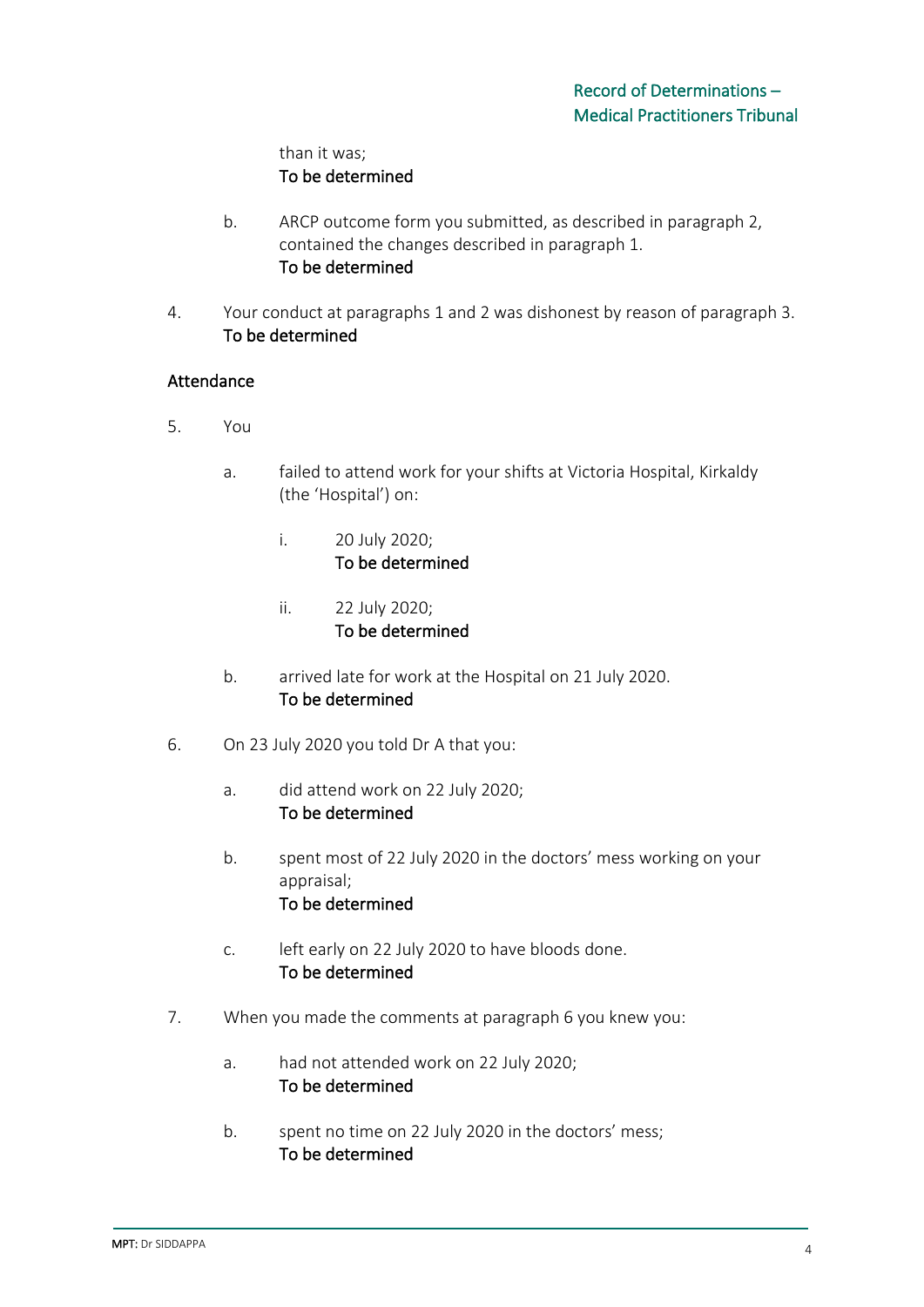- c. did not have an appointment to get your bloods done on 22 July 2020. To be determined
- 8. Your conduct at paragraph 6 was dishonest by reason of paragraph 7. To be determined
- 9. By way of a letter dated 11 August 2020 Dr A invited you to attend a meeting on 27 August 2020 ('the Meeting') to discuss attendance issues but you failed to:
	- a. attend the Meeting; To be determined
	- b. notify Dr A that you would not be attending the Meeting. To be determined

# Work Details Form ('WDF')

10. On the dates set out in Schedule 1, the General Medical Council ('GMC') wrote to you requesting that you provide your completed WDF and you failed to provide your completed WDF to the GMC in a reasonable timeframe. To be determined

And that by reason of the matters set out above your fitness to practise is impaired because of your misconduct.

## To be determined

### Documentary Evidence

7. The Tribunal had regard to the documentary evidence provided by the GMC. This evidence included but was not limited to:

- Witness statements of:
	- o Dr C, Acting Medical Director for NHS Education for Scotland, dated 21 October 2020;
	- o Dr B, Medical Director for Fife Medical Board and Dr Siddappa's Responsible Officer, dated 29 December 2020; and a supplemental statement, dated 7 June 2021;
	- o Mr D, Investigation Officer at the GMC, dated 12 January 2021;
- Email and letter correspondence between Dr Siddappa and:
	- o the Hospital;
	- o the GMC
- Dr Siddappa's:
	- o Original and amended ARCP, dated 23 June 2015;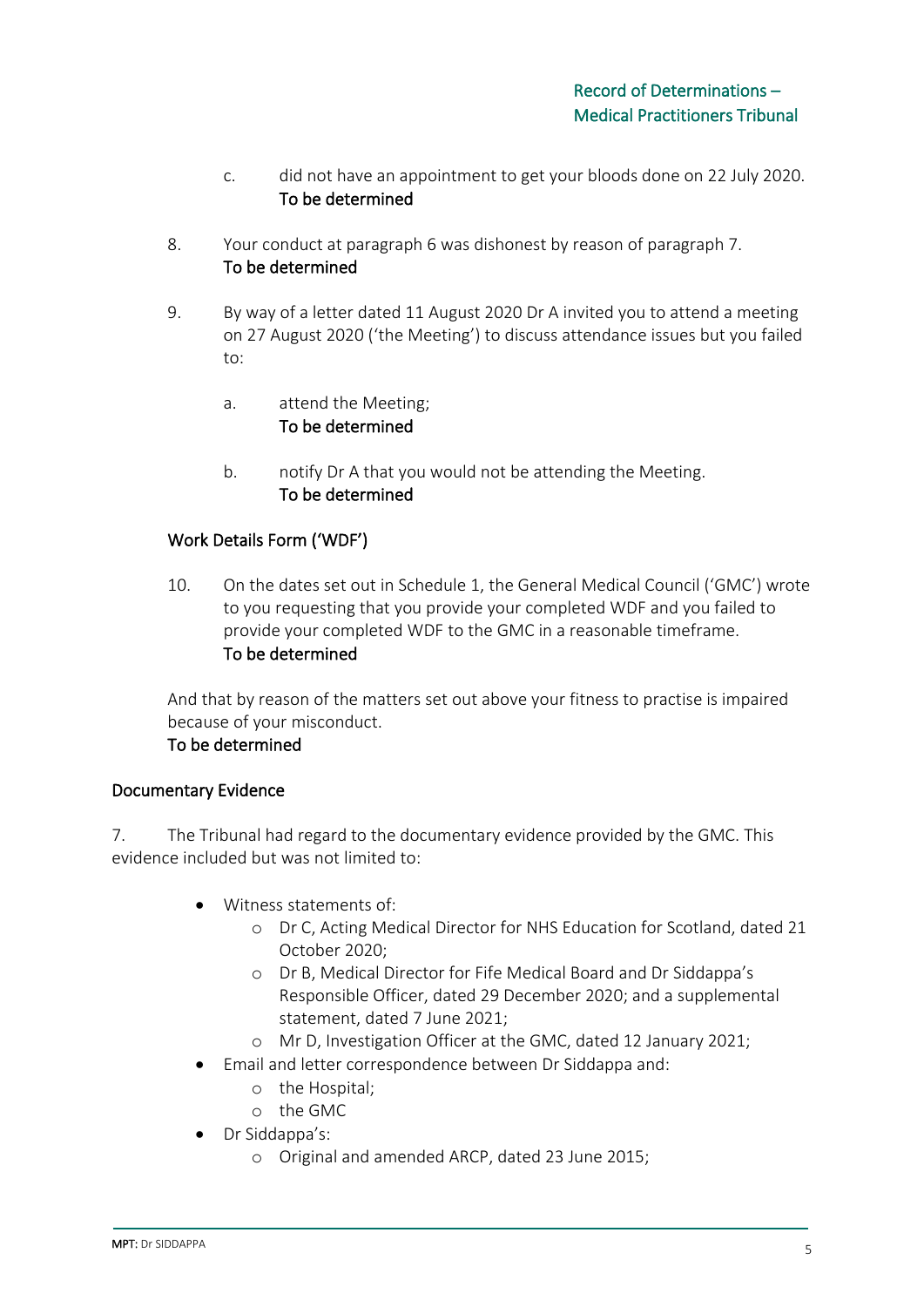- o Interim ARCP, dated 22 February 2016; and 6 December 2016;
- o Interim Order Tribunal ('IOT') determination, dated 5 January 2020;
- XXX
- The Hospital:
	- o Computer log-in information, 22 July 2020;
	- o Security card data, dated 20-24 July 2020; and
- WDF form.

# The Tribunal's Approach

8. At this stage the Tribunal is required to determine whether the facts alleged, or any of them, have been proved.

9. The Tribunal must consider the evidence in relation to each individual Paragraph of the Allegation. In considering the Allegation, the Tribunal must be satisfied that each Paragraph of the Allegation has been established before making a finding.

10. The GMC bring the Allegation and the burden of proving it is on the GMC; there is no burden on the doctor. The fact that the doctor has chosen not to give evidence does not mean that she bears any burden.

11. The standard of proof is on the balance of probabilities, namely, whether it is more likely than not that the facts occurred as alleged.

12. When considering matters of dishonesty, the Tribunal took account of the principles in *Ivey v Genting Casinos (UK) Ltd t/a Crockfords [2017] UKSC 67*. It bore in mind that it should first ascertain, subjectively, the actual state of Dr Siddappa's knowledge or belief as to the facts and should then decide whether her conduct was honest or dishonest by applying the objective standards of ordinary decent people.

### The Tribunal's Analysis of the Evidence and Findings

### Witness Evidence

13. The Tribunal noted that the witness statements of Dr C, Dr B and Mr D had been submitted under Rule 34 of the Rules. Further, these witness statements had been provided to Dr Siddappa in advance of this hearing and there was no evidence before the Tribunal that she had challenged those witness statements, nor was there any evidence that she had wished to call those witnesses to give live evidence.

14. The Tribunal also considered that, within the witness statements, these witnesses expressed genuine concern for Dr Siddappa's behaviour which is supported within the accompanying bundle of documentation before the Tribunal.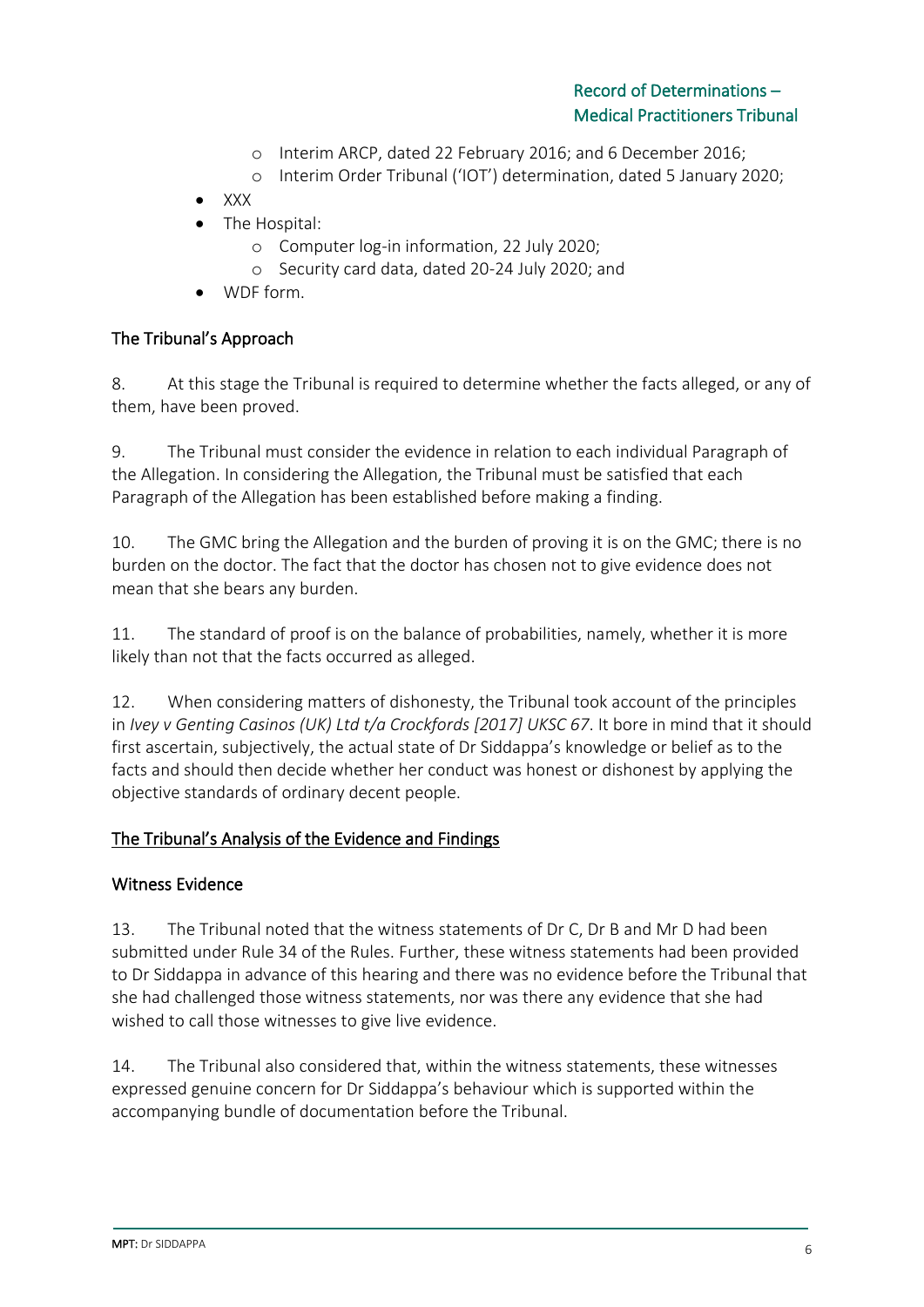15. Therefore, The Tribunal found Dr C, Dr B and Mr D's documentary evidence to be reliable and attached appropriate weight to their evidence in the absence of any challenge by Dr Siddappa.

# Findings

16. The Tribunal made the following findings of fact:

### Paragraph 1 of the Allegation

17. The Tribunal had regard to the ARCP documentation, specifically the section titled *'Recommended Outcomes from Review Panel'* and *'Detailed reason for recommended outcome'*. Outcomes 1 to 4 states as follows

### *Satisfactory Progress*

*1. Achieving progress and competencies at the expected rate […]*

# *Unsatisfactory Progress*

- *2 Development of specific competencies required – additional training time required […]*
- *3. Inadequate progress by the trainee – additional training required […]*
- *4. Released from training programme with or without specified competencies […]*

18. The Tribunal noted that between the original and amended document, there were four material changes:

### The original ARCP document reads:

- Recommended Outcomes from Review: Outcome 3 ticked;
- Detailed reason for recommended outcome: '*Insufficient progress with WPBAs* [Workplace Based Assessments]*, Borderline and unsatisfactory consultant feedback about progress in both clinical and professional attitudes'*

### The amended ARCP document reads:

- Recommended Outcomes from Review: Outcome 3 ticked;
- Detailed reason for recommended outcome: '*Excellent progress'*
- 19. The Tribunal had regard to Dr B's witness statement where he stated: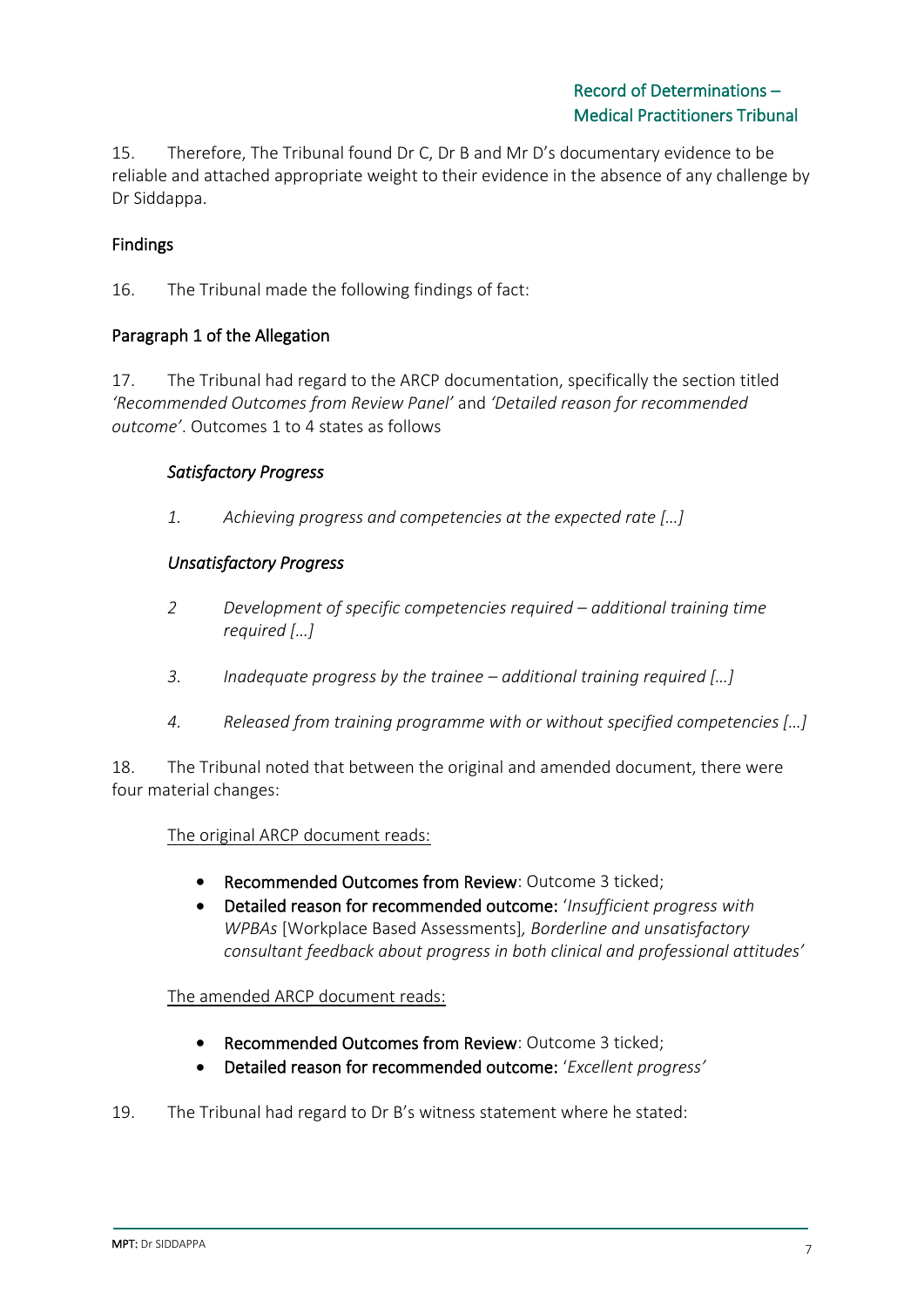# Record of Determinations – Medical Practitioners Tribunal

*'Dr Siddappa eventually submitted her ARCP to me on 24 August 2020, which was dated 26 June 2015. […] and appeared to show that she had passed with an outcome 1. However, through a conversation with Dr Siddappa's clinical supervisor, Ms E, I learned that her actual ARCP outcome was unsuccessful'.*

20. The Tribunal also noted email correspondence from Dr Siddappa to Dr B, dated 28 August 2020 where she admitted that the documents had been amended:

*'Dear Dr B [sic] XXX I have only seen the document sent to you That has been a terrible mistake and I will send you the actual ones I would rather tell you in person. It was done by one of my relatives who has been living with me due to the lovdown [sic]. Trust me, even I can see that it has been altered and that too by someone stupid. I had no clue this has happened. […]*

21. The Tribunal considered it unlikely and out of the range of probabilities that a family member would have the knowledge of the specific sections to edit and the correct people to submit the ARCP documentation to without Dr Siddappa's knowledge. The Tribunal was of the view that Dr Siddappa, knowing she had received a poor outcome, took it upon herself to remove the unsatisfactory references for that of a satisfactory reference in an act of fraudulence. On her work details form provided to the GMC on 15 January 2021 Dr Siddappa stated *'Submitted one forged documents [sic] towards my revalidation Document […] – ARCP from my Anaesthetic core training years'.* She provided this amended document knowing that she was providing Dr B with a false representation of her ARCP than that of the true position.

22. In all the circumstances, the Tribunal considered that it was more likely than not that, on one or more occasion between 27 November 2015 and 24 August 2020, Dr Siddappa amended the ARCP Form in that she changed:

- The outcome recorded from outcome '3' to outcome '1';
- the section entitled *'Detailed reasons for recommended outcome'* by:
	- o removing the original wording within the section; and
	- o adding the words *'Excellent progress'* to the section.

# 23. Therefore, the Tribunal found Paragraph 1 of the Allegation proved in its entirety.

# Paragraphs 2 and 3 of the Allegation

24. Given its findings at Paragraph 1 of the Allegation, the Tribunal did not accept Dr Siddappa's assertion that a family member had submitted the amended ARCP document. Further. it was of the view that it would have taken a considerable number of steps for a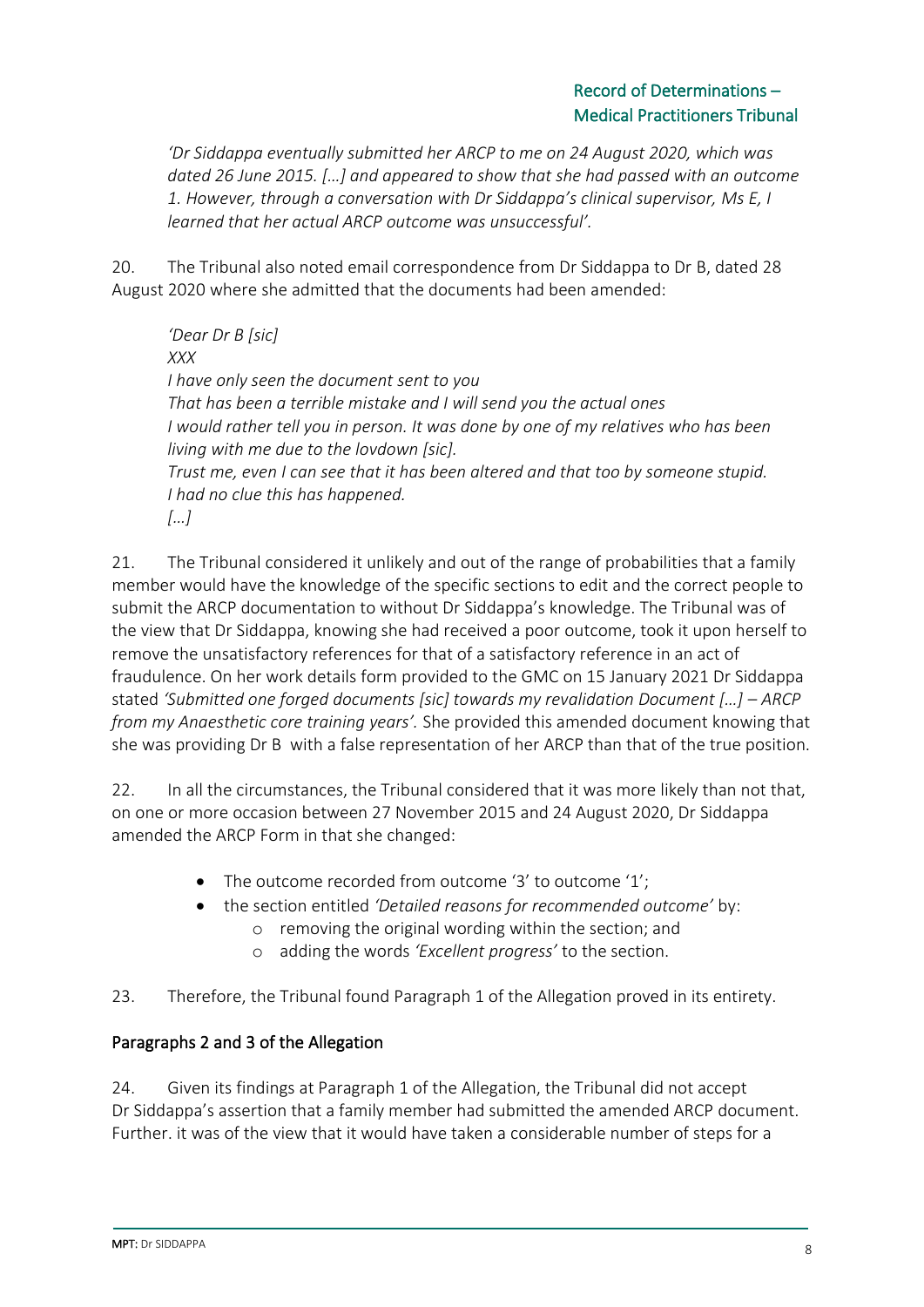family member to have understood what the form was, what to amend, and who to send that amended form to. It considered that it was completely outside the range of probabilities.

- 25. In all the circumstances, the Tribunal considered that it was more likely than not that:
	- On 24 August 2020, Dr Siddappa submitted the ARCP Form, with the amendments described at Paragraph 1 of the Allegation, to her Responsible Officer for the purposes of her revalidation; and
	- Dr Siddappa knew that the:
		- o changes she made to the ARCP Form, as described in Paragraph 1 of the Allegation would give the false impression that her ARCP outcome was better than it was; and
		- o ARCP outcome form she submitted, as described in Paragraph 2 of the Allegation, contained the changes described in Paragraph 1 of the Allegation.

26. Therefore, the Tribunal found Paragraphs 2 and 3 of the Allegation proved in its entirety.

# Paragraph 4 of the Allegation

27. The Tribunal considered separately whether Dr Siddappa knew the amendments she had made were untrue and resulted in a fraudulent and inaccurate record. It then went on to consider whether her conduct described at Paragraphs 1 and 2 of the Allegation was dishonest by reason of Paragraph 3 of the Allegation.

28. The Tribunal had regard to its previous findings and all the documentary evidence before it. By way of summary the Tribunal had, amongst other things, determined Dr Siddappa had:

- 1. On one or more occasions between 27 November 2015 and 24 August 2020 amended the ARCP Form and submitted it.
- 2. Made the amendments above which were an inaccurate representation of the original ARCP completed by the ARCP panel.
- 3. Stated that she did not make the amendments and that one of her family members had done so without her knowledge.

29. When considering the issue of dishonesty, the Tribunal applied the test in *Ivey v Genting Casinos* namely:

*'74 […] When dishonesty is in question the fact-finding tribunal must first ascertain (subjectively) the actual state of the individual's knowledge or belief as to the facts. The reasonableness or otherwise of his belief is a matter of evidence (often in practice*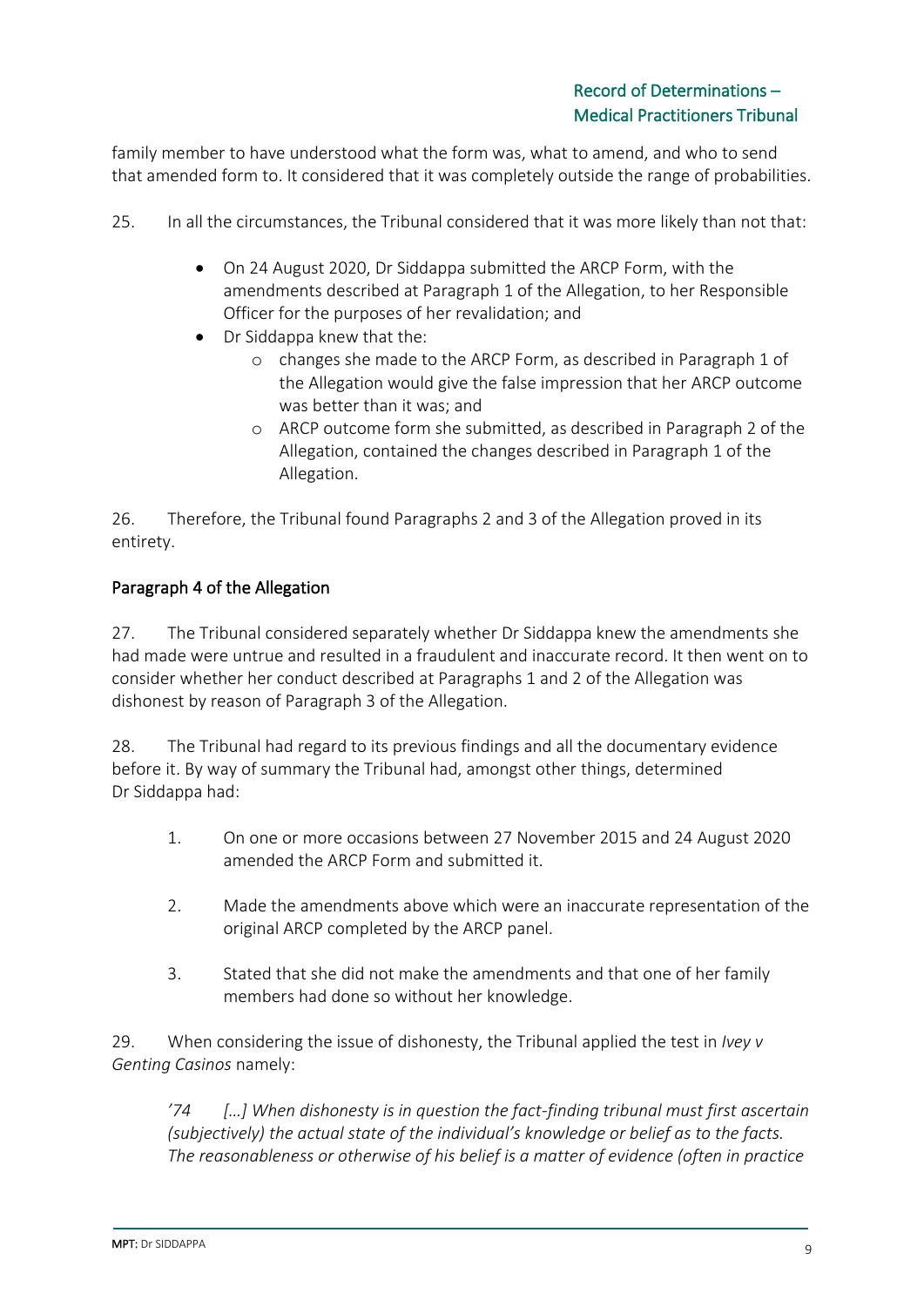# Record of Determinations – Medical Practitioners Tribunal

*determinative) going to whether he held the belief, but it is not an additional requirement that his belief must be reasonable; the question is whether it is genuinely held. When once his actual state of mind as to knowledge or belief as to facts is established, the question whether his conduct was honest or dishonest is to be determined by the fact-finder by applying the (objective) standards of ordinary decent people. There is no requirement that the defendant must appreciate that what he has done is, by those standards, dishonest.'*

30. The Tribunal considered that Dr Siddappa's motivation for amending the original ARCP document was to make it look as if the outcome was better than it had been. It considered that her actions were calculated and premeditated given that she amended both the *'Recommended Outcomes from Review'* and *'Detailed reason for recommended outcome'* sections for a favourable outcome. The Tribunal considered evidence that indicated Dr Siddappa worked in a supportive environment and her colleagues recommended another 6 months of training in order to reach the required standard for her stage of training.

31. The Tribunal was of the view that Dr Siddappa was intentionally trying to mislead and that her actions were not by accident. Further, once discovered by Dr B, Dr Siddappa attempted to further mislead by stating that it was a family member that had submitted the amended ARCP document.

32. Having therefore determined that Dr Siddappa had deliberately set out to amend the ARCP document to a favourable outcome, the Tribunal determined she was subjectively dishonest.

33. Ordinary decent people would find that the amendment of the original ARCP document was wholly inappropriate and very serious. The Tribunal therefore determined that her actions were objectively dishonest.

34. Based on all the evidence, the Tribunal was of the view that it was more likely than not that Dr Siddappa was both subjectively and objectively dishonest when she amended her ARCP document.

35. Therefore, the Tribunal found Paragraph 4 of the Allegation proved.

# Paragraph 5 of the Allegation

36. The Tribunal had regard to a letter from Dr A, Clinical Director at the Hospital, to Dr Siddappa, dated 11 August 2020. Within that letter, Dr A informed Dr Siddappa that she was to be subject to an internal investigation. She stated:

*'You advised that you did not attend work on Monday July 20, 2020, as you did not have a copy of your rota. Our rota administrator, Ms F, contacted you by email on Monday July 20, 2020, after receiving a call from your ward that you had not arrive to work by 12:30pm. You responded on 07:13am on Tuesday July 21, 2020, stating that*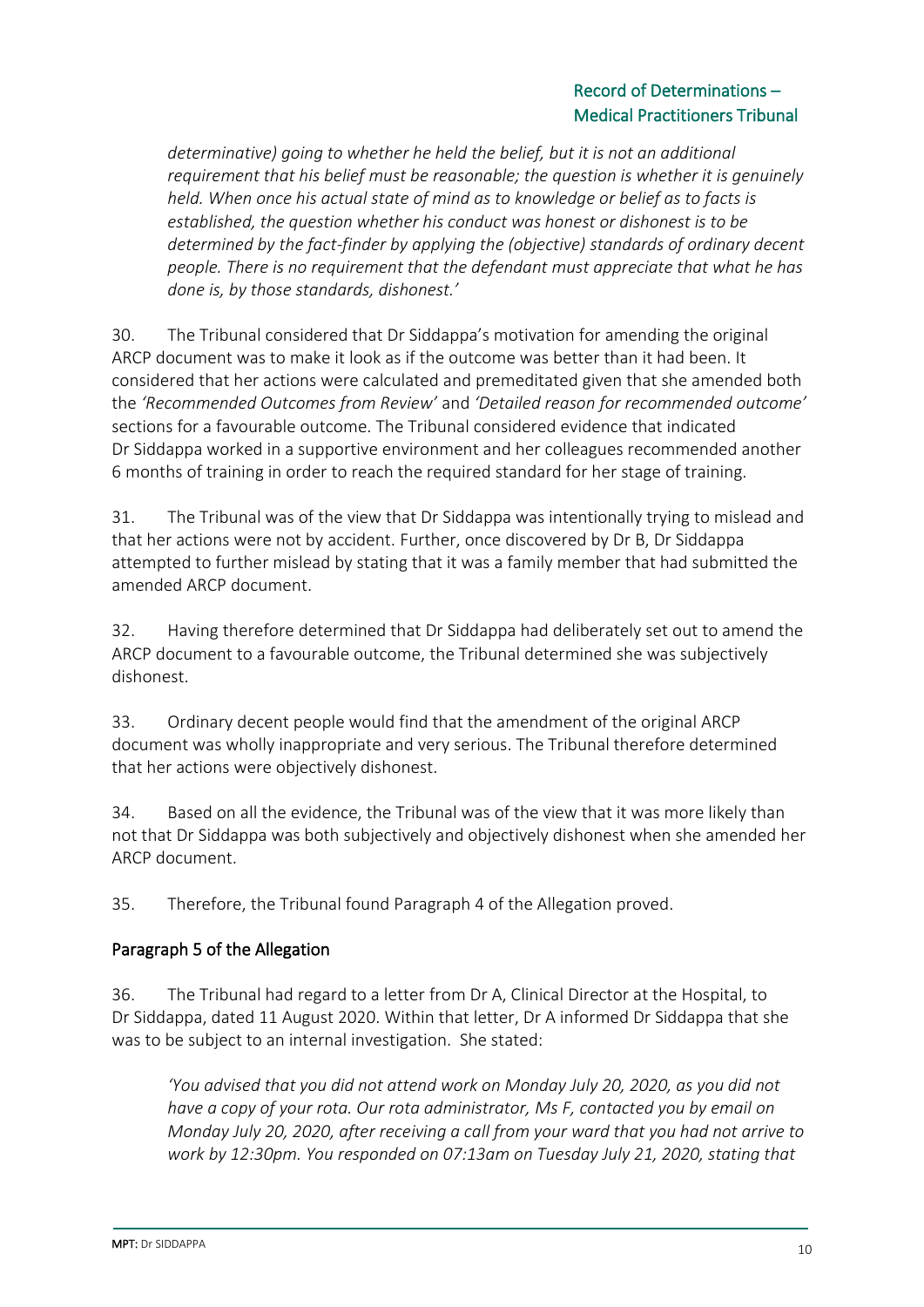*you had not received a copy of your rota. Ms F responded to your email at 07:25 and you attended work, but arrived late.*

*You advised me that you attended work on Wednesday July 22, 2020, but in the wrong location – AU1 rather than MoE ward. You stated that you spend* [sic] *most of the day in the Doctors Mess on a computer working on your appraisal documents. […] You could not provide any evidence that you were in the hospital on Wednesday July 22, 2020. You also advised that you had left work early at approximately 3:30pm to go to Ninewells to have bloods done. […] XXX*

*[…] I obtained statements from the medical staff in duty in AU1 on this date and these staff. I also obtained information from the eHealth department regarding your login information for the PCs in the Doctors Mess on 22 July 2020. Additionally, I obtained information from the Security team for your ID badge data from 20 July 2020 to 24 July 2020. […]'*

37. The Tribunal also had regard to an XXX Report, dated 31 July 2020. This report was addressed to Dr A who outlined a non-verbatim telephone conversation she had had with Dr Siddappa. It is stated

*'On discussing the events of July 22nd, [Dr Siddappa] tells me that she had received the rota the day before, the first time she had received it as she had been on nights and had expected to have had the day off on Monday. She attended on Tuesday and that day she thinks she looked at the rota wrongly, believed to be in AU1 on Wednesday 22nd. She arrived late to AU1 on this day and realised on getting there she was in the wrong place, so decided to focus on her paperwork and a paper (went to the mess and the library). I asked why she decided to this rather than to check where she should have been and go there to find out (ward 42) she admitted th at she was embarrassed in the extreme to have mis-read the rota, to have to arrive late again and to risk "feeling like a fool"'.*

38. The Tribunal also had regard to both the Hospital computer log-in information and Dr Siddappa's security card data which outlined that neither showed any activity on 22 July 2020. The security card data showed that she had not opened any door in the Hospital on that day and the computer log-in information showed she had not accessed the Hospital computer system.

39. The Tribunal was satisfied from the above non-verbatim statements of Dr Siddappa's acknowledgement that she was not at the Hospital on 20 July 2020. Further, based on the evidence before it, it could not be satisfied that she had attended the Hospital on 22 July 2020, given that none of her colleagues had seen her on the premises on that day. Had she attended the Hospital, her security card would have been logged on the system. Further, the Tribunal was not persuaded by her assertion that she was undertaking appraisal duties in the Doctors' Mess as there was no evidence before it that she had logged onto the Hospital computer system.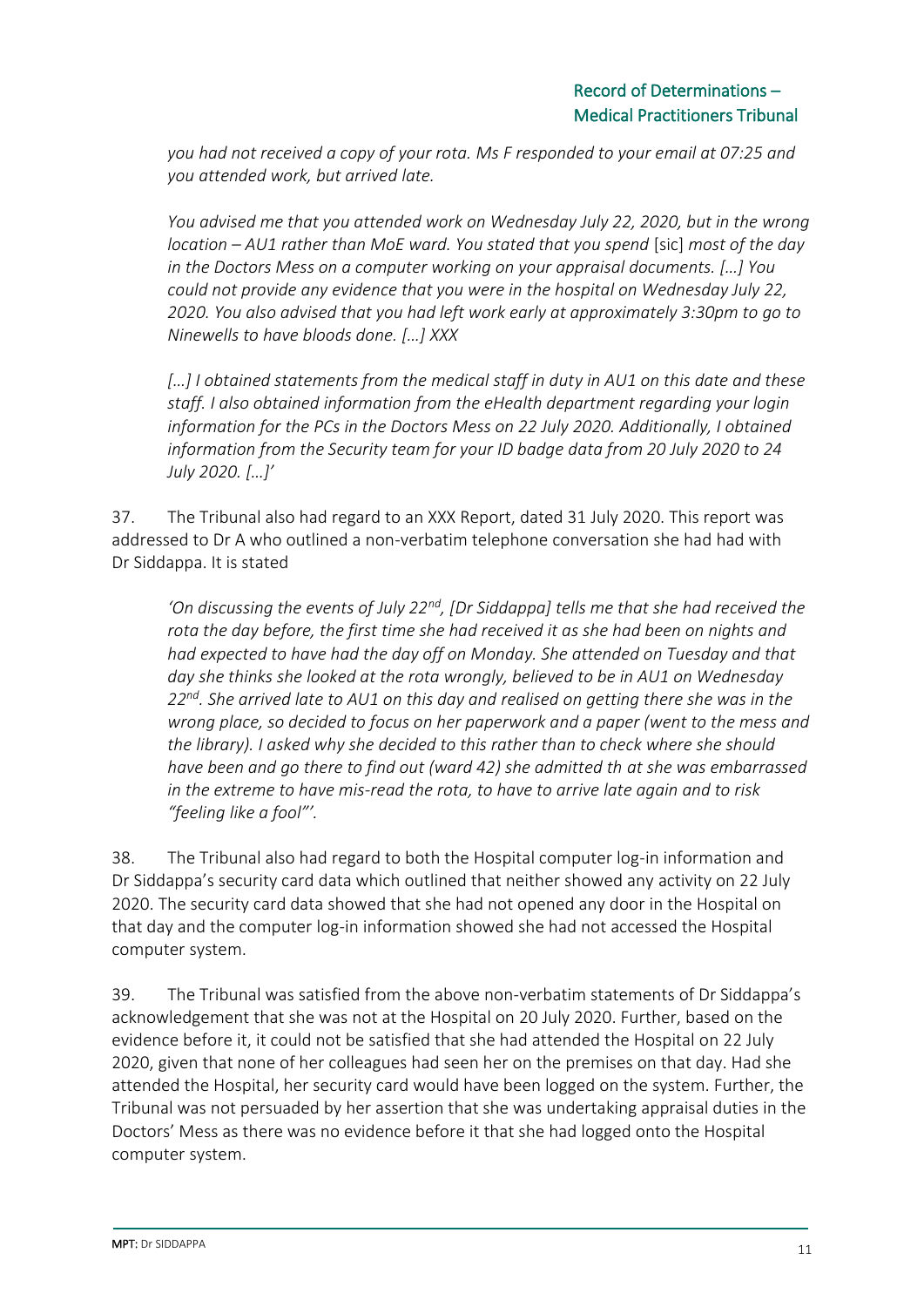40. On her WDF provided to the GMC on 15 January 2021 Dr Siddappa stated: *'I missed going to work (unauthorized absence) on 20 and 22 July as a consequence of my own misunderstanding of the rota'*.

41. The Tribunal also accepted the above non-verbatim statements that Dr Siddappa had arrived late at the Hospital on 21 July 2020.

42. In all the circumstances, the Tribunal considered that it was more likely than not that, Dr Siddappa:

- failed to attend work for her shifts at the Hospital on 20 July 2020 and 22 July 2022; and
- arrived late for work at the Hospital on 21 July 2020.

43. Therefore, the Tribunal found Paragraph 5 of the Allegation proved in its entirety.

# Paragraph 6 of the Allegation

44. XXX

45. The Tribunal had regard to the letter from Dr A to Dr Siddappa, dated 11 August 2020. Within that letter, Dr A outlined that she had a discussion with Dr Siddappa where she told Dr A that she attended the Hospital on 22 July 2020. Dr A stated that Dr Siddappa had told her that AUI was not busy.

46. The Tribunal had regard to the letter from Dr B to Dr Siddappa, dated 27 August 2020. Within that letter, Dr B stated*'I am sorry that you were not able to meet with me this afternoon'*.

47. Given the evidence available to it, the Tribunal drew the reasonable inference that, if Dr Siddappa had been working on her appraisals on 22 July 2020 she would have needed to use her door security key to access the Hospital.

48. The Tribunal relied on Dr A's evidence which has been unchallenged by Dr Siddappa. It considered that that letter was not the sole source of evidence and is supported by the evidence that she had not used her security access card at the Hospital.

49. In all the circumstances, the Tribunal found that it was more likely than not that, on 23 July 2020, Dr Siddappa told Dr A that she:

- did attend work on 22 July 2020;
- spent most of 22 July 2020 in the doctors' mess working on your appraisal; and
- left early on 22 July 2020 to have bloods done.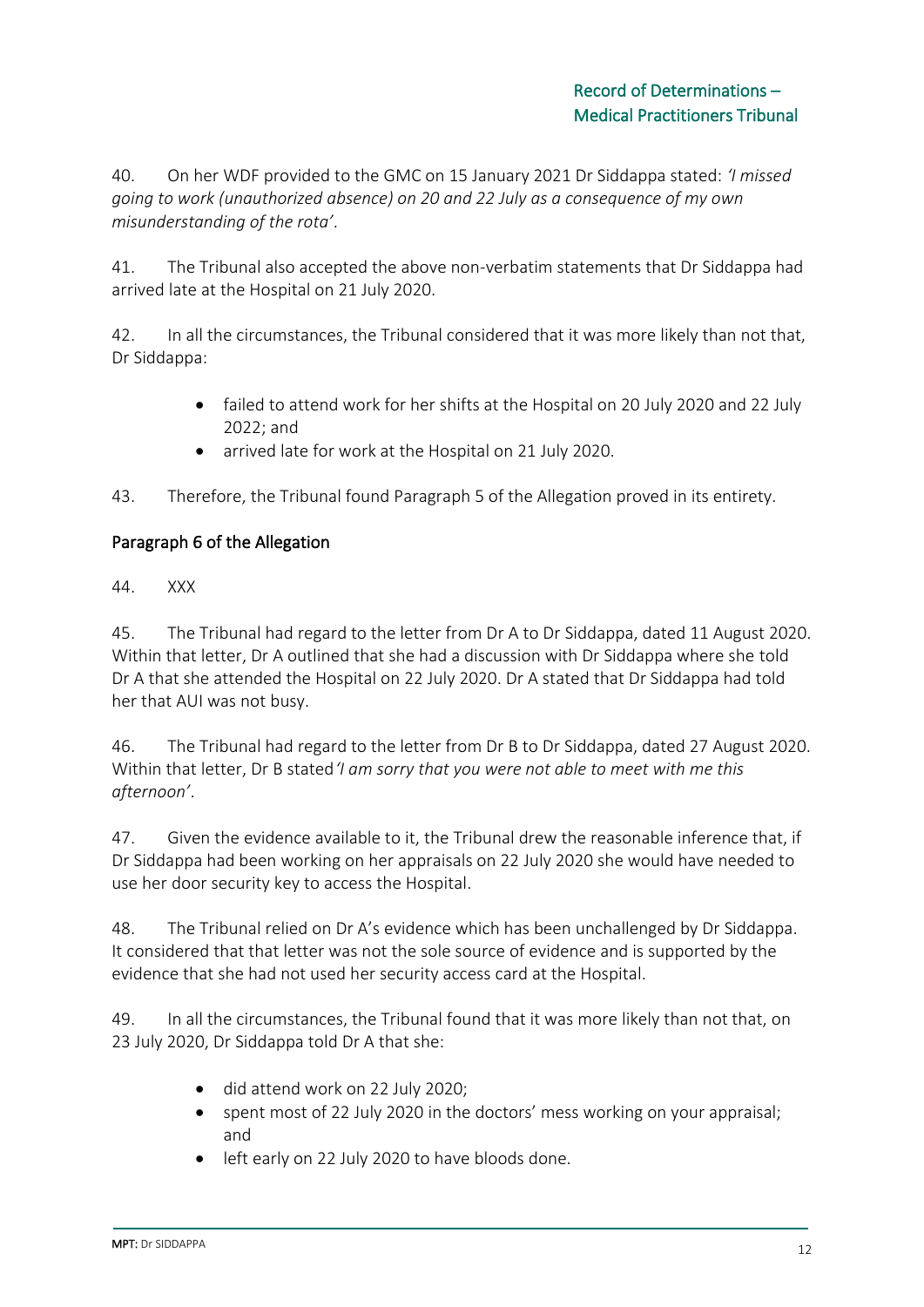50. Therefore, the Tribunal found Paragraph 6 of the Allegation proved in its entirety.

## Paragraph 7 of the Allegation

51. Given the Tribunal's findings in respect of Paragraph 6 of the Allegation, it did not find Dr Siddappa's assertions credible and that she knew what she was saying was not true. In this light, the Tribunal found that it was more likely than not that when Dr Siddappa made the comments at paragraph 6 of the Allegation above, she knew she:

- had not attended work on 22 July 2020;
- spent no time on 22 July 2020 in the doctors' mess; and
- did not have an appointment to get her bloods done on 22 July 2020.

52. Therefore, the Tribunal found Paragraph 7 of the Allegation proved in its entirety.

### Paragraph 8 of the Allegation

53. The Tribunal considered whether Dr Siddappa's actions with regard to its findings at Paragraphs 6 of the Allegation were dishonest by reason of Paragraph 7 of the Allegation. By way of summary the Tribunal had, amongst other things, determined Dr Siddappa had:

- 1. Neither attended the Hospital nor had an appointment to get her bloods taken on 22 July 2020.
- 2. Made false representations to Dr A on 23 July 2020.

54. Having therefore determined that Dr Siddappa had deliberately set out to make false representations to Dr A on 23 July 2020, the Tribunal determined she was being subjectively dishonest.

55. Further, ordinary decent people would find those false representations were wholly inappropriate and very serious. The Tribunal therefore determined that her actions were objectively dishonest.

56. Based on all the evidence, and the standard set out in *Ivey*, the Tribunal was of the view that it was more likely than not that Dr Siddappa was both subjectively, and objectively dishonest.

57. Therefore, the Tribunal found Paragraph 8 of the Allegation proved.

### Paragraph 9 of the Allegation

58. The Tribunal noted that Dr Siddappa had not attended the Meeting on 27 August 2020 XXX, which is evidenced from Dr A and Dr B, who were not told that Dr Siddappa would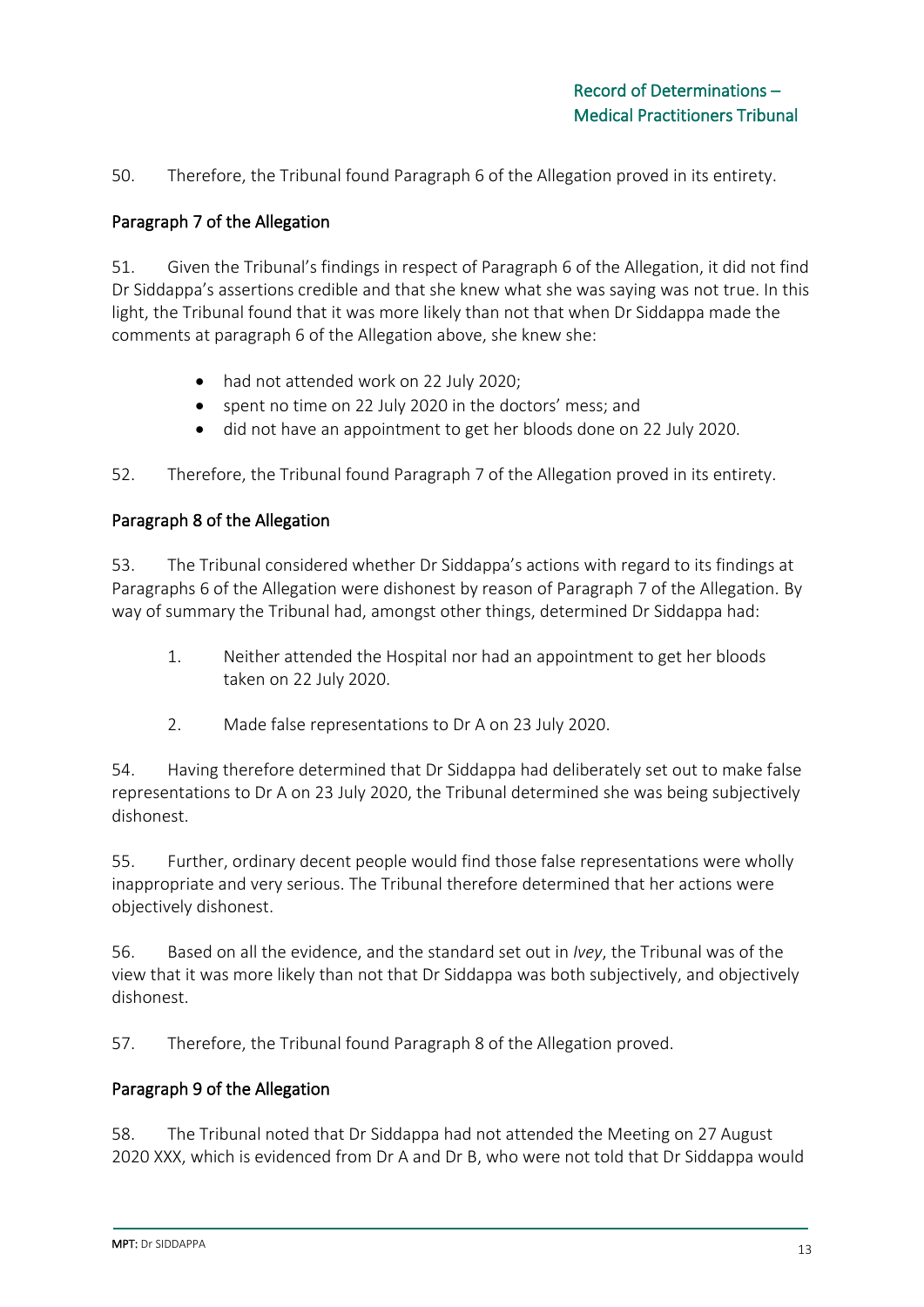not be attending the Meeting. XXX. There was no evidence before the Tribunal that demonstrated Dr Siddappa had notified Dr A that she would not be attending the Meeting.

59. In all the circumstances, the Tribunal found that it was more likely than not that by way of a letter dated 11 August 2020, Dr A invited Dr Siddappa to attend the Meeting to discuss attendance issues but she failed to:

- attend the Meeting; and
- notify Dr A that she would not be attending the Meeting.

60. Therefore the Tribunal found Paragraph 9 of the Allegation proved in its entirety.

### Paragraph 10 of the Allegation

61. The Tribunal had regard to Schedule 1 of the Allegation. It noted that the GMC made a request on 23 September 2020 to Dr Siddappa for her to submit her completed WDF. On 9 October 2020, and 4 November 2020, chaser emails were sent to Dr Siddappa. On 5 November 2020, Dr Siddappa requested an extension and the GMC granted this until 12 January 2021.

62. In all the circumstances, the Tribunal found that it was more likely than not that, on the following dates set out in Schedule 1:

- 23 September 2020;
- 9 October 2020;
- 4 November 2020; and
- 5 November 2020.

The GMC wrote to Siddappa requesting that she provide her completed WDF and she failed to provide her completed WDF to the GMC in a reasonable timeframe.

63. Therefore, the Tribunal found Paragraph 10 of the Allegation proved in relation to the dates of Schedule 1 of the Allegation set out above.

### The Tribunal's Overall Determination on the Facts

64. The Tribunal has determined the facts as follows:

### Annual Review of Competence Progression ('ARCP')

1. On one or more occasion between 27 November 2015 and 24 August 2020 you amended your Annual Review of Competence Progression ('ARCP') outcome form dated 23 June 2015 ('the ARCP Form'), in that you changed: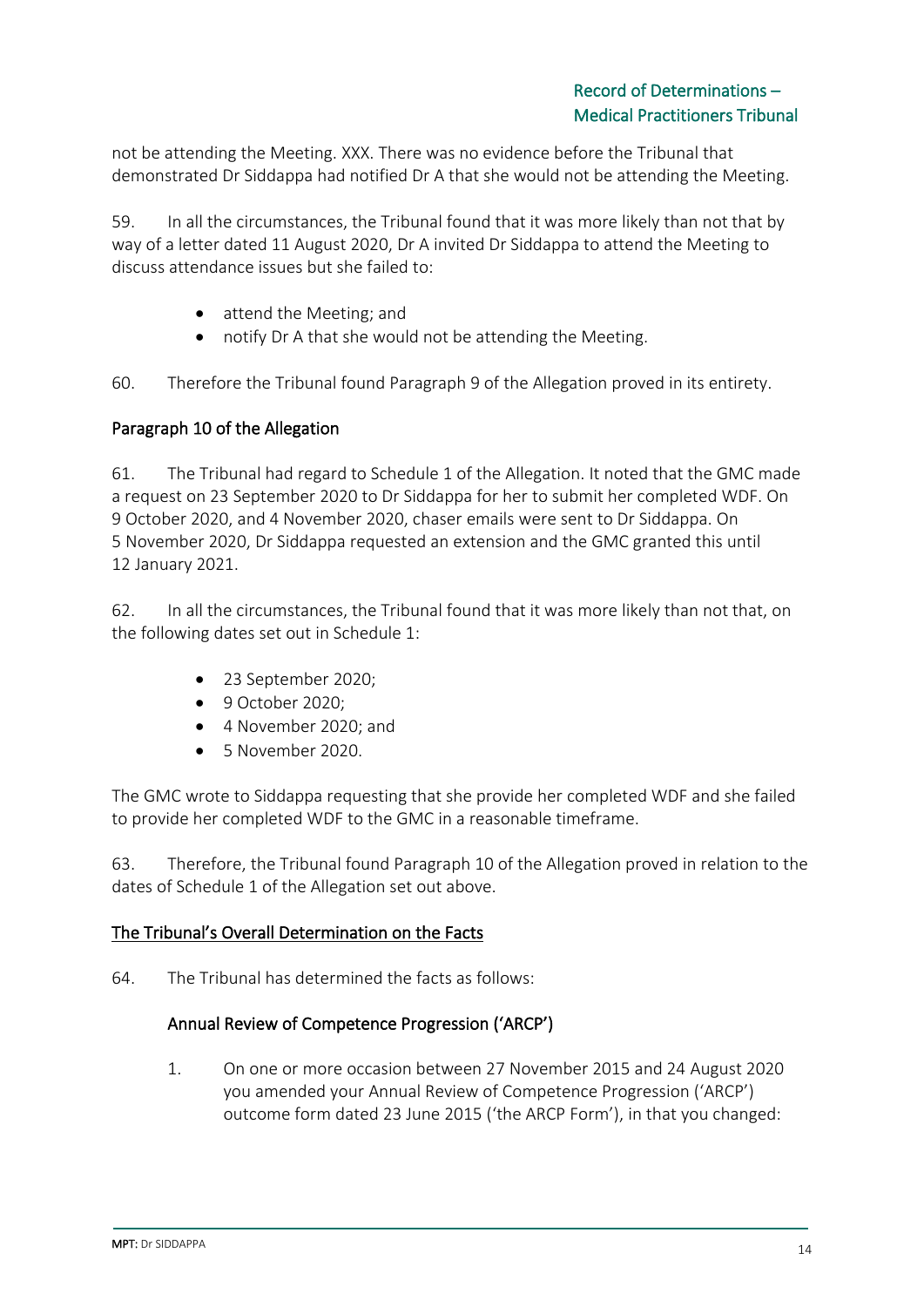- a. the outcome recorded from outcome '3' to outcome '1'; Determined and found proved
- b. the section entitled 'Detailed reasons for recommended outcome' by:
	- i. removing the original wording within the section; Determined and found proved
	- ii. adding the words 'Excellent progress' to the section. Determined and found proved
- 2. On 24 August 2020 you submitted the ARCP Form, with the amendments described at paragraph 1, to your Responsible Officer for the purposes of your revalidation.

### Determined and found proved

- 3. You knew that the:
	- a. changes you made to the ARCP Form, as described in paragraph 1, would give the false impression that your ARCP outcome was better than it was; Determined and found proved
	- b. ARCP outcome form you submitted, as described in paragraph 2, contained the changes described in paragraph 1. Determined and found proved
- 4. Your conduct at paragraphs 1 and 2 was dishonest by reason of paragraph 3. Determined and found proved

### Attendance

- 5. You
	- a. failed to attend work for your shifts at Victoria Hospital, Kirkaldy (the 'Hospital') on:
		- i. 20 July 2020; Determined and found proved
		- ii. 22 July 2020; Determined and found proved
	- b. arrived late for work at the Hospital on 21 July 2020. Determined and found proved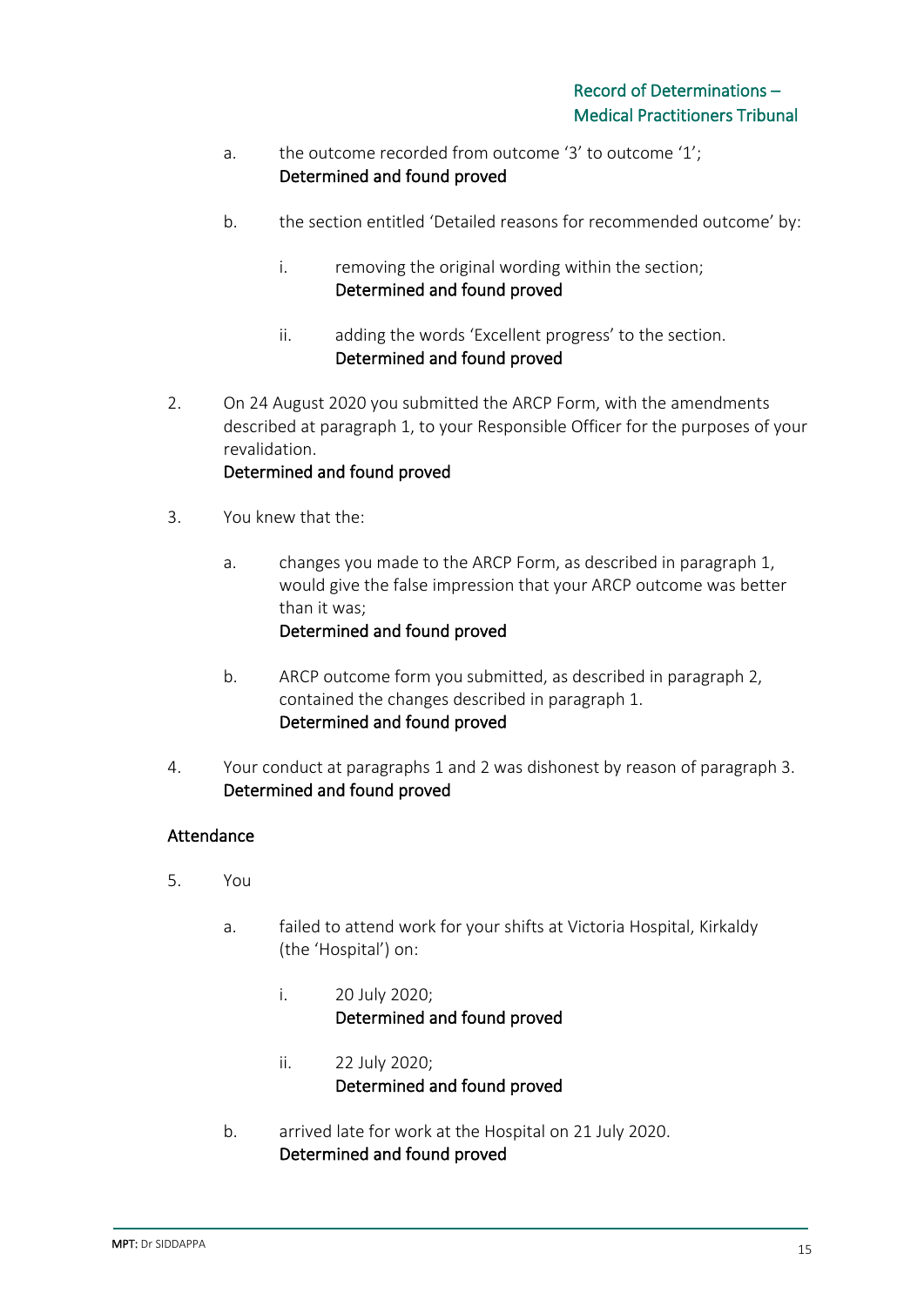- 6. On 23 July 2020 you told Dr A that you:
	- a. did attend work on 22 July 2020; Determined and found proved
	- b. spent most of 22 July 2020 in the doctors' mess working on your appraisal; Determined and found proved
	- c. left early on 22 July 2020 to have bloods done. Determined and found proved
- 7. When you made the comments at paragraph 6 you knew you:
	- a. had not attended work on 22 July 2020; Determined and found proved
	- b. spent no time on 22 July 2020 in the doctors' mess; Determined and found proved
	- c. did not have an appointment to get your bloods done on 22 July 2020. Determined and found proved
- 8. Your conduct at paragraph 6 was dishonest by reason of paragraph 7. Determined and found proved
- 9. By way of a letter dated 11 August 2020 Dr A invited you to attend a meeting on 27 August 2020 ('the Meeting') to discuss attendance issues but you failed to:
	- a. attend the Meeting; Determined and found proved
	- b. notify Dr A that you would not be attending the Meeting. Determined and found proved

### Work Details Form ('WDF')

10. On the dates set out in Schedule 1, the General Medical Council ('GMC') wrote to you requesting that you provide your completed WDF and you failed to provide your completed WDF to the GMC in a reasonable timeframe. Determined and found proved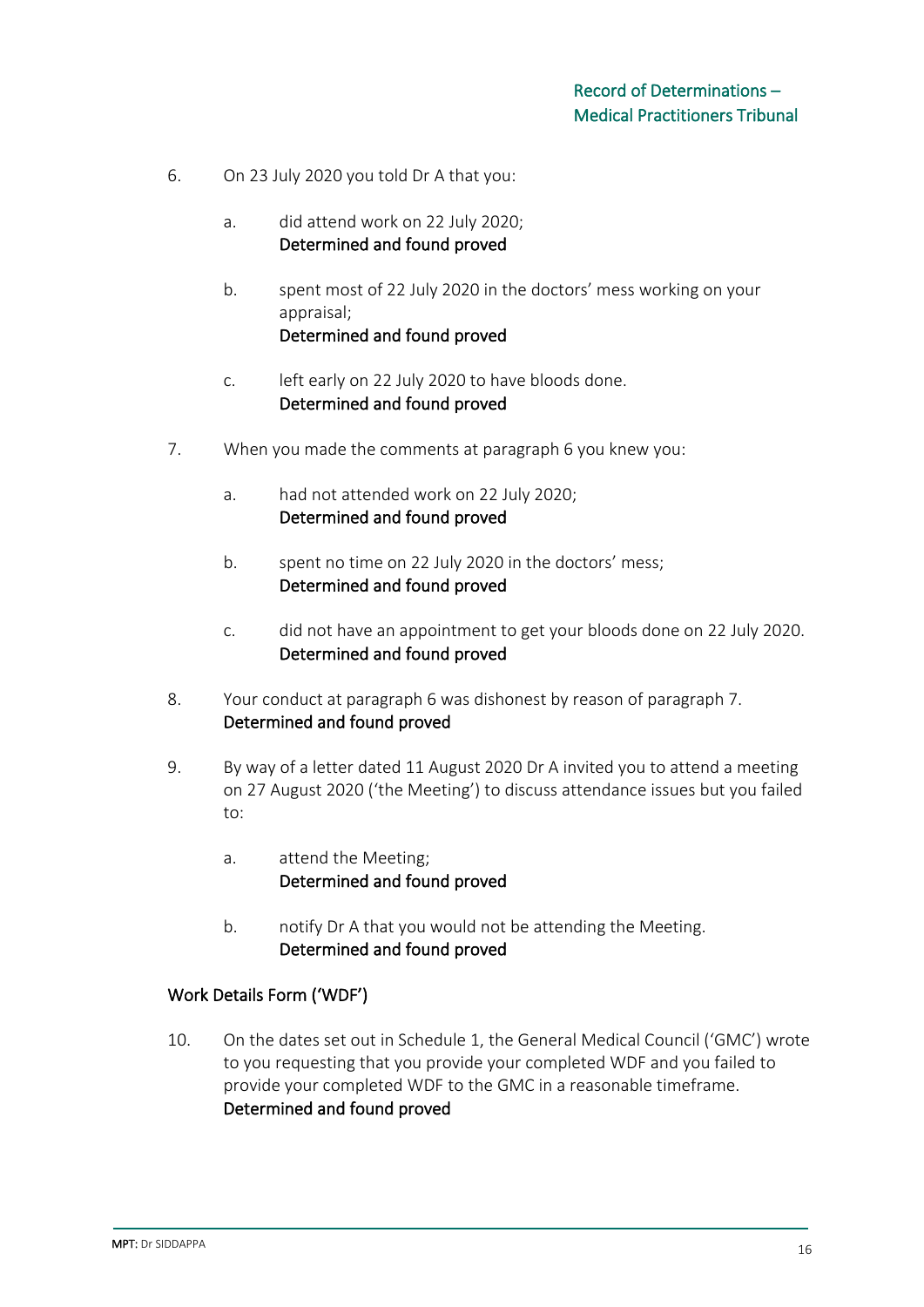And that by reason of the matters set out above your fitness to practise is impaired because of your misconduct.

# To be determined

### Determination on Impairment - 09/03/2022

1. Having given its determination on the facts in this case, in accordance with Rule 17(2)(k) of the Rules, the Tribunal has considered whether, on the basis of the facts which it has found proved, Dr Siddappa's fitness to practise is currently impaired by reason of misconduct.

# The Evidence

2. The Tribunal had regard to all of the evidence, both oral and documentary, adduced during the course of these proceedings.

# Submissions

3. The following is a summary of submissions at the close of the impairment stage.

4. Mr Hamlet submitted that Dr Siddappa's fitness to practise is currently impaired by reason of her misconduct given her dishonesty and the absence of any effort from her to address those areas of concern.

5. Mr Hamlet reminded the Tribunal that it found Dr Siddappa had removed all unsatisfactory references from the ARCP document in an act of fraudulence. Dr Siddappa also lied about her actions stating that an unnamed family member had changed it without her knowledge. It also found that Dr Siddappa had been dishonest when she stated she attended work on 22 July 2020. Mr Hamlet submitted that Dr Siddappa failed to take her work obligations seriously and that she displayed a cavalier attitude to the impact that her actions had on patients and care on that day. He submitted that Dr Siddappa's actions in this regard amounted to serious misconduct.

6. In relation to the Meeting, Mr Hamlet submitted that, XXX, it was incumbent on her to notify those inviting her to the Meeting in advance as a professional courtesy. He stated that her failures to do so in the context of proceeding failures to attend the Meeting compound her misconduct.

7. In relation to the WDF, Mr Hamlet submitted that it is a vital part of the GMC fitness to practise investigation. The delay in providing that could lead to concerns in other areas of practice for a doctor. He reminded the Tribunal that Dr Siddappa had been asked three times and provided the WDF to the GMC almost four months after its request.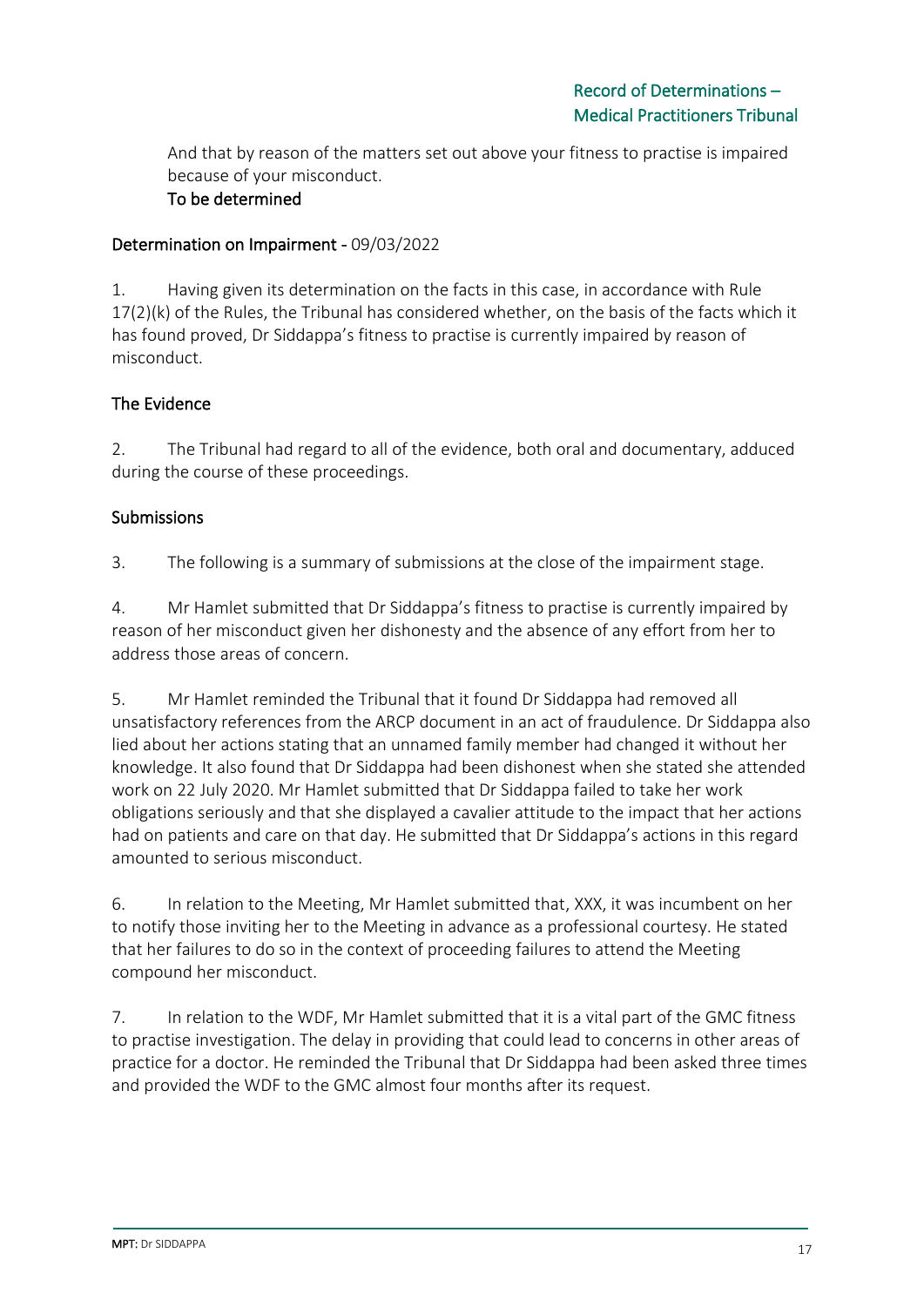8. Mr Hamlet submitted that this is not a case where there is nuanced balance between whether the doctor has done enough or not to overcome the initial concerns. In Dr Siddappa's case, there is no evidence of insight or remediation before the Tribunal at all.

9. Mr Hamlet submitted that in relation to Dr Siddappa's dishonesty, it was a deliberate act designed to mislead and an attitude that is not easily remediable. She has not provided any evidence of reflection or a clear acknowledgement of fault. He submitted that there has been precious little engagement at all from Dr Siddappa throughout the course of these regulatory proceedings and no response to the Allegation itself.

# The Relevant Legal Principles

10. In approaching its decision in relation to impairment on the grounds of misconduct, the Tribunal was mindful of the two-stage process to be adopted: first, whether the facts, as found proved, amounted to misconduct that was serious and secondly, whether the doctor's fitness to practise is currently impaired by reason of that misconduct.

11. At both stages of the process, the Tribunal was mindful of the overarching objective of the GMC set out in section 1 of the Medical Act 1983 (as amended) which requires the Tribunal to:

- a. Protect, promote and maintain the health, safety and well-being of the public,
- b. Promote and maintain public confidence in the medical profession, and
- c. Promote and maintain proper professional standards and conduct for members of that profession.

12. Whilst there is no statutory definition of impairment, the Tribunal was assisted by the guidance provided by Dame Janet Smith in the *Fifth Shipman Report*, as adopted by the High Court in *CHRE v NMC & Grant (2011) EWHC 927*. In particular, the Tribunal considered whether its findings of fact showed that Dr Siddappa's fitness to practise is impaired in the sense that she:

- *a. 'Has in the past acted and/or is liable in the future to act so as to put a patient or patients at unwarranted risk of harm; and/or*
- *b. Has in the past brought and/or is liable in the future to bring the medical profession into disrepute; and/or*
- *c. Has in the past breached and/or is liable in the future to breach one of the fundamental tenets of the medical profession; and/or*
- *d. Has in the past acted dishonestly and/or is liable to act dishonestly in the future.'*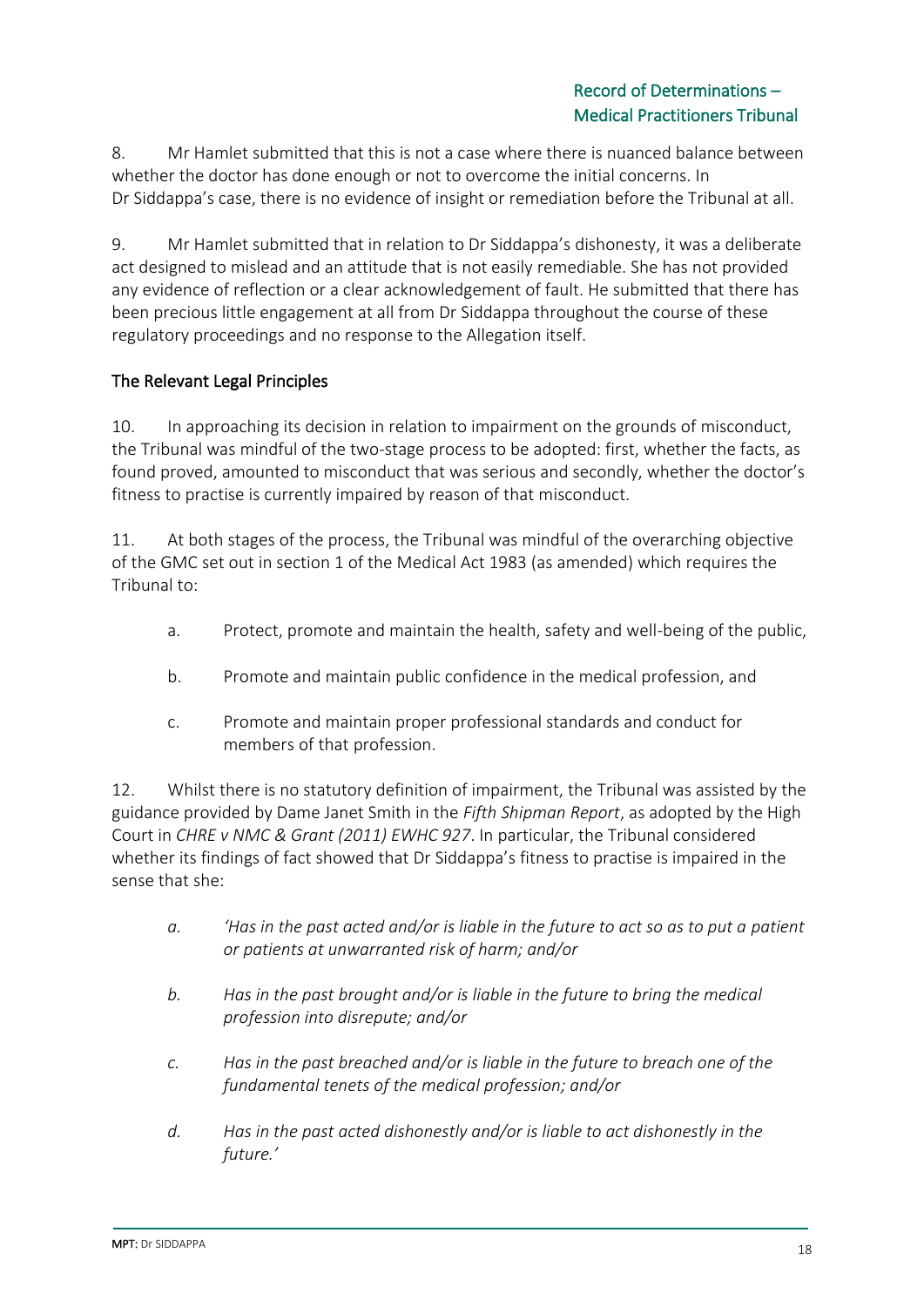13. The Tribunal bore in mind that it must determine whether the doctor's fitness to practise is currently impaired by reason of misconduct, taking into account her conduct at the time of the events and any other relevant factors such as any development of insight, whether the matters are remediable or have been remediated and the likelihood of repetition.

14. The Tribunal also bore in mind the observations of Mrs Justice Cox in the case of *Grant* that:

*'in determining whether a practitioner's fitness to practise is impaired by reason of misconduct, the relevant Tribunal should generally consider not only whether the practitioner continues to present a risk to members of the public in his or her role, but also whether the need to uphold proper professional standards and public confidence in the profession would be undermined if a finding of impairment were not made in the particular circumstances'.*

# **Misconduct**

15. In determining whether Dr Siddappa's fitness to practise is currently impaired by reason of misconduct, the Tribunal first considered whether the facts found proved amounted to misconduct.

16. The Tribunal considered the paragraphs of GMP which set out the standards that a doctor must adhere to throughout their professional career. The Tribunal had particular regard to paragraphs 1, 65, 68, 71 and 73 of GMP that state:

1 *'Patients need good doctors. Good doctors make the care of their patients their first concern: they are competent, keep their knowledge and skills up to date, establish and maintain good relationships with patients and colleagues, are honest and trustworthy, and act with integrity and within the law'.*

65 *'You must make sure that your conduct justifies your patients' trust in you and the public's trust in the profession'.*

68 *'You must be honest and trustworthy in all your communication with patients and colleagues. This means you must make clear the limits of your knowledge and make reasonable checks to make sure any information you give is accurate'.*

71 *'You must be honest and trustworthy when writing reports, and when completing or signing forms, reports and other documents. You must make sure that any documents you write or sign are not false or misleading.*

*a. You must take reasonable steps to check the information is correct.*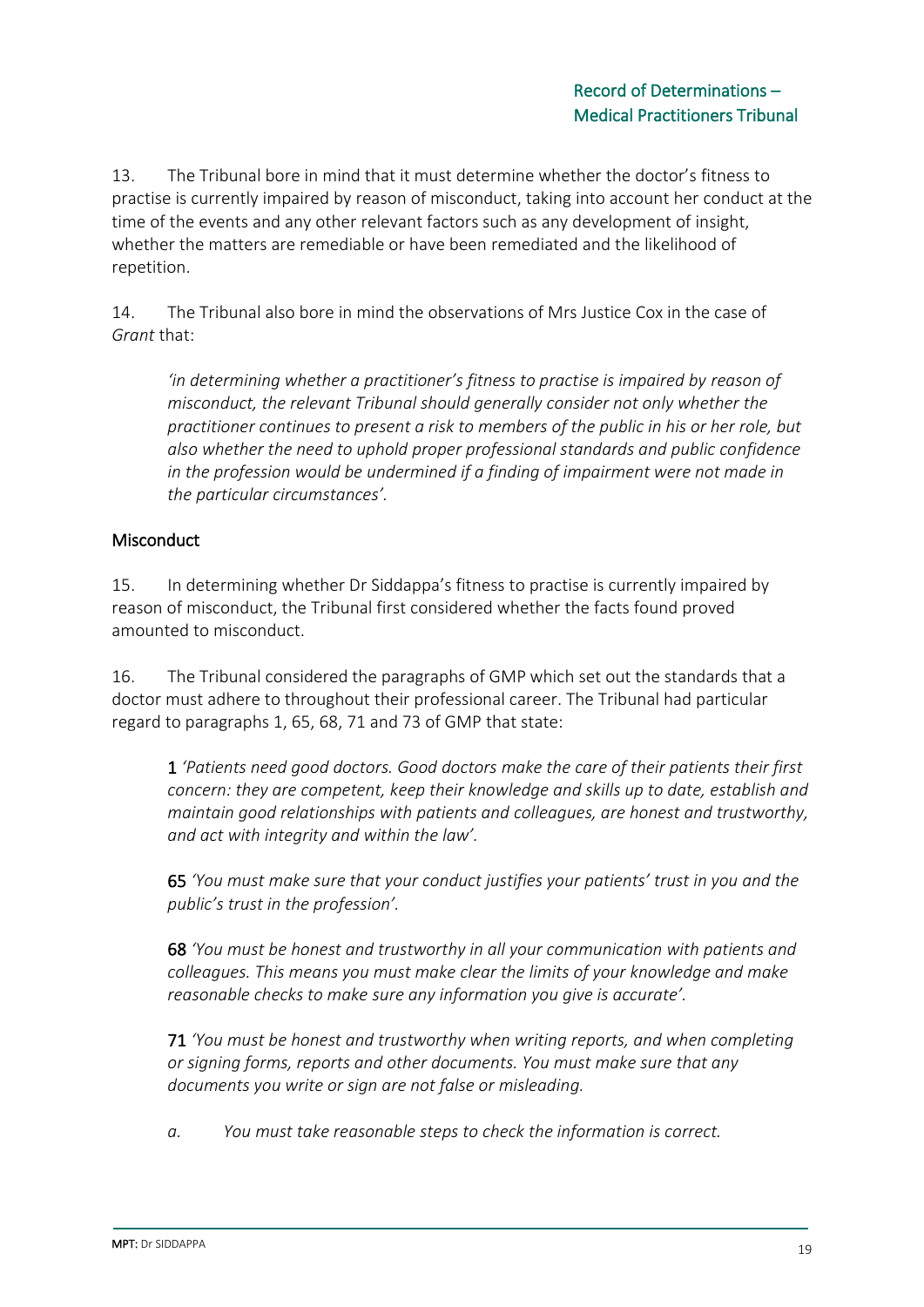*b. You must not deliberately leave out relevant information'.*

73 *'You must cooperate with formal inquiries and complaints procedures and must offer all relevant information while following the guidance in Confidentiality'.*

17. The Tribunal determined the above extracts of GMP were all engaged in this case.

### Paragraphs 1 to 4 of the Allegation

18. The Tribunal found that Dr Siddappa's dishonesty was calculated by amending the ARCP document in several areas to reflect a more favourable outcome. Her actions in this regard could have had far reaching consequences to the reputation of the medical profession and patient safety by giving the false impression that she was more skilled than she was. Patient safety could have been seriously undermined had her actions been undiscovered.

19. Therefore, the Tribunal determined that Dr Siddappa's actions amounted to serious misconduct in relation to Paragraphs 1 to 4 of the Allegation and breached the principles set out in GMP above.

### Paragraphs 5 to 8 of the Allegation

20. The Tribunal found that Dr Siddappa failed to attend the Hospital on the dates set out in the Allegation. She was dishonest in stating to colleagues that she had attended on those dates.

21. The Tribunal was concerned that Dr Siddappa stated that, on 22 July 2020, she was in the Doctors' Mess because the AU1 ward was not busy. However, within the evidence, it was stated that the AU1 was in fact very busy on that day and *'a debrief had been undertaken by the emergency care directive given capacity concerns leading to problems in AU1/2 and the emergency department'*. Her absence had been noted by the Hospital. Dr Siddappa's dishonest actions in this regard could have had far reaching consequences to the reputation of the medical profession, specifically that patient safety could have been seriously undermined owing to the capacity concerns described above.

22. Therefore, the Tribunal determined that Dr Siddappa's actions amounted to serious misconduct in relation to Paragraphs 5 to 8 of the Allegation and breached the principles set out in GMP.

### Paragraph 9 of the Allegation

23. The Tribunal found that Dr Siddappa had been given ample notice to attend the Meeting. On 11 August 2020, a letter had been sent to her and she had time to consider the content of it and the fact that she was under internal investigation. She did not let the Hospital know that she XXX would not be attending the Meeting.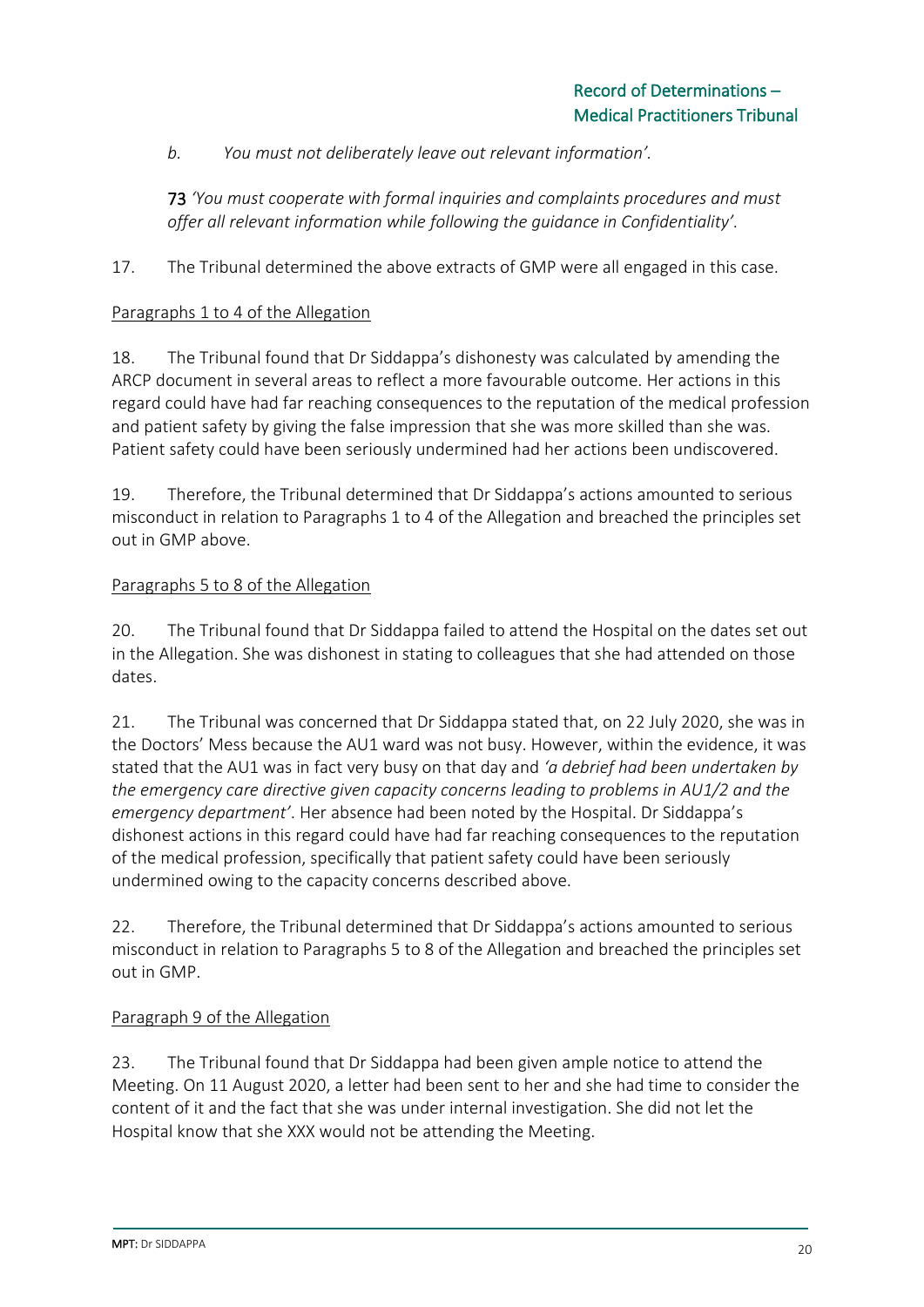24. Therefore, in the circumstances of this as a standalone Allegation, the Tribunal determined that Dr Siddappa's actions amounted to misconduct, but that it was not on the serious end of the spectrum. However, the Tribunal was mindful that there is a duty on doctors to cooperate with investigation and enquires into their fitness to practise.

# Paragraph 10 of the Allegation

25. The Tribunal considered that Dr Siddappa, in failing to provide the WDF on request on multiple occasions, had shown a blatant disregard to the regulatory proceedings by not properly engaging with the GMC investigation process, which is intended to promote public confidence in a doctor's fitness to practise and is integral to the protection of the public and maintenance of proper professional standards.

26. Therefore, the Tribunal determined that Dr Siddappa's actions amounted to serious misconduct in relation to Paragraph 10 of the Allegation and breached the principles set out in GMP above.

### Misconduct Overall

27. GMP sets out the standards that a doctor must meet, and continue to meet, throughout their professional career. The Tribunal found that in respect of all of Paragraphs 1 to 8 and 10 of the Allegation above that Dr Siddappa's conduct fell seriously below the expected GMP standard and, taken as whole, constituted serious misconduct that is likely to impair her fitness to practise.

### Impairment by reason of Misconduct

28. Having found that the facts found proved above amounted to serious misconduct, the Tribunal went on to consider whether, as a result of this, Dr Siddappa's fitness to practise is currently impaired by reason of her misconduct.

29. The Tribunal had regard to the guidance set down in *Grant* above, in considering how a doctor is likely to act in the future, it is relevant to take into account how they have acted in the past. The Tribunal considered that a, b, c and d of this paragraph are engaged in this case.

30. In determining whether a finding of current impairment of fitness to practise is necessary, the Tribunal looked for evidence of insight, remediation and the likelihood of repetition, bearing in mind the three elements of the overarching statutory objective. It considered that insight and remediation is important in order for a doctor to recognise areas of their practice and behaviour that require improvement, and to take appropriate and relevant steps to address them, thus reducing the likelihood of repetition.

31. However, the Tribunal noted that there is no evidence before it from Dr Siddappa of any insight, reflection or remediation. The Tribunal noted that the limited engagement Dr Siddappa has had in the regulatory proceedings is that of a request to the GMC/MPTS for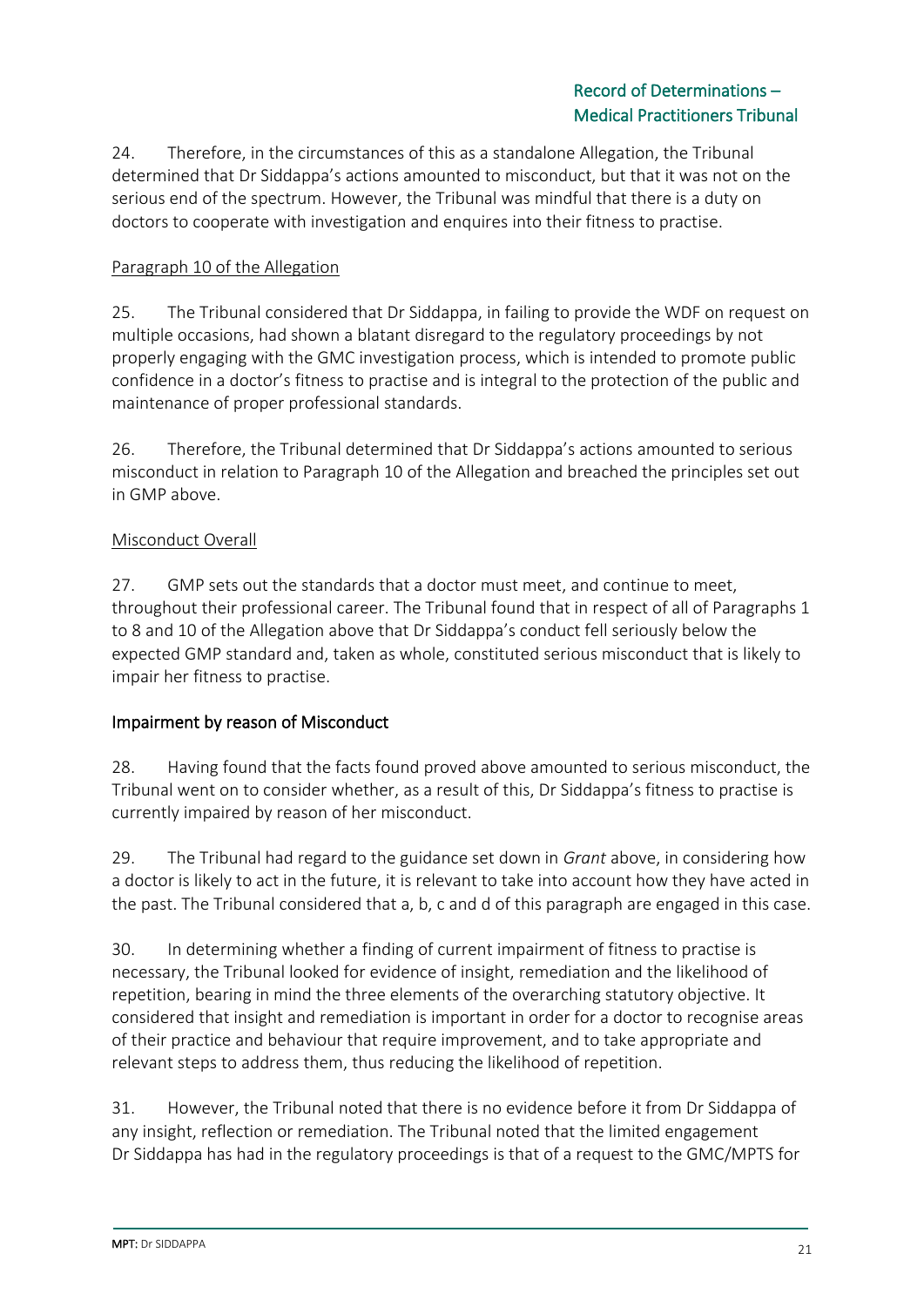# Record of Determinations – Medical Practitioners Tribunal

a postponement, in which she provided the MPTS Case Manager with none of the requested information to support her application. Therefore, in the absence of any of that evidence, the Tribunal concluded that there was nothing before it to satisfy it that Dr Siddappa would not repeat her actions in the future.

32. GMP makes it clear that acting with honesty and integrity is a cornerstone of the medical profession and the public expects doctors to meet this standard. A failure to act with integrity when submitting documentation and compliance with investigations is a serious breach of the standards expected of a doctor and inevitably brings the medical profession into disrepute.

33. The public expects to be able to trust doctors. The public expects doctors to act with integrity and not act against patient interests. They expect doctors dealing with their cases to adhere to the principles set out in GMP. Where doctors fail to do so in a significant way public trust in the profession is undermined and a finding of impairment of fitness to practise is required.

34. Therefore, in all the circumstances of this case, the Tribunal determined that it was necessary in order to satisfy all three limbs of the overarching objective to find that Dr Siddappa's fitness to practise is currently impaired by reason of her misconduct.

# Determination on Sanction - 09/03/2022

1. Having determined that Dr Siddappa's fitness to practise is impaired by reason of her misconduct, the Tribunal has considered what action, if any, it should take with regard to her registration, in accordance with Rule 17(2)(n) of the Rules.

# The Evidence

2. The Tribunal had regard to all of the evidence adduced during the course of these proceedings.

# Submissions

3. The following is a summary of submissions made at the sanction stage. Mr Hamlet also provided the Tribunal with written submissions.

4. Mr Hamlet submitted that the appropriate and proportionate sanction in this case would be to erase Dr Siddappa's name from the Medical Register. He directed the Tribunal's attention to the Sanctions Guidance (November 2020 edition) ('SG') and its own findings at the impairment stage when making its determination.

5. Mr Hamlet submitted that the following mitigating and aggravating features are present in this case: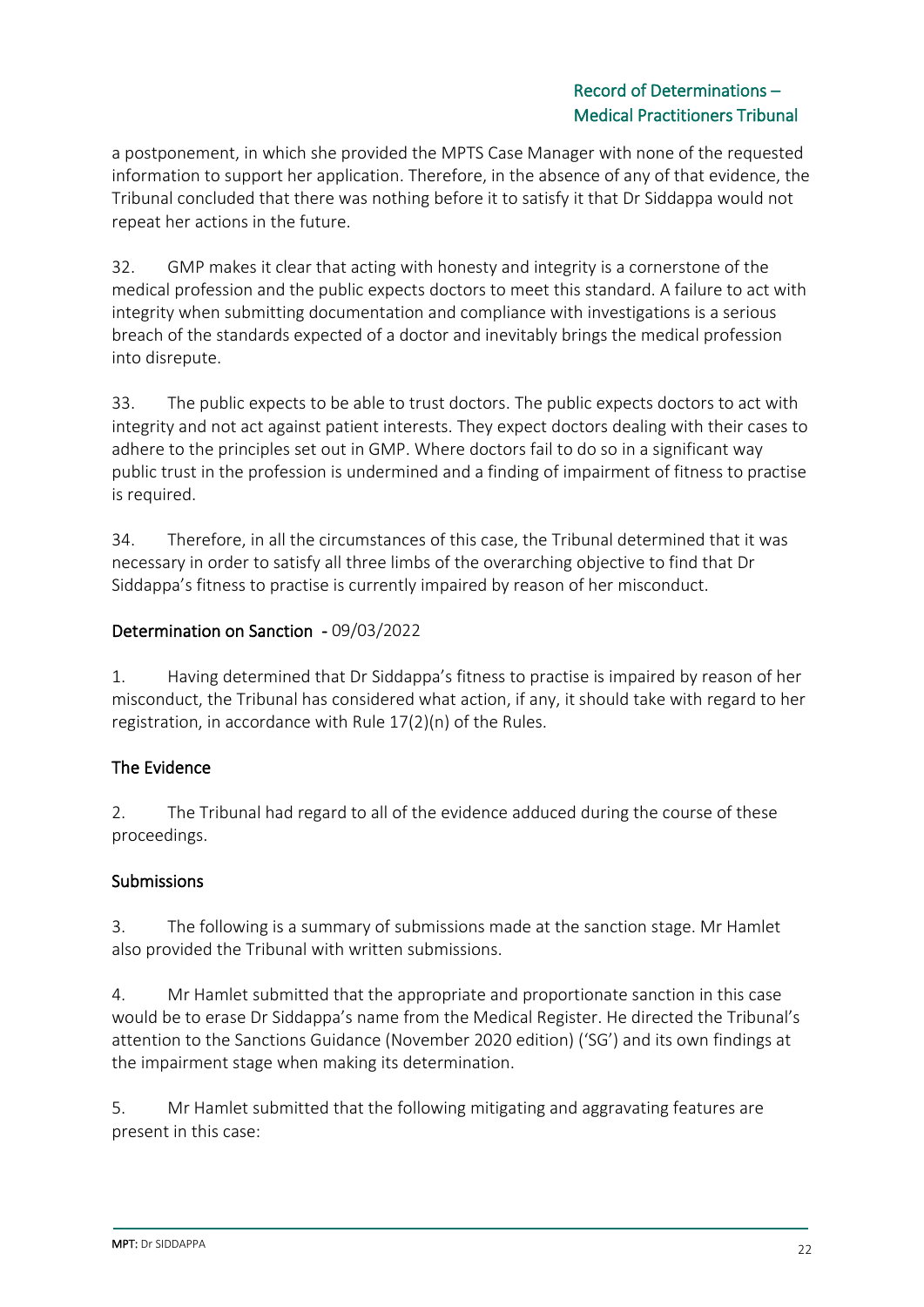# '*Aggravation*

- *a. Multiple acts of dishonesty*
- *b. Attempts to conceal with further lies*
- *c. Blatant disregard for the regulatory process by failing to engage properly*
- *d. No admissions* [or] *acknowledgement even after a period for reflection*
- *e. No attempt at remediation'*

# *'Mitigation*

### *a. No disciplinary record'.*

6. Mr Hamlet submitted that Dr Siddappa's dishonesty appeared to be embedded in her character from the way she reacted to the issues at the time of the Allegation and the way she has responded since. It may well be that the Tribunal could conclude that it is an *'all pervading or immutable trait'* in her. Mr Hamlet submitted that what is clear is that the mitigating features the Tribunal would ordinarily look to bring acts of dishonesty into the realm of conduct that can be dealt with by way of suspension rather than erasure are not present. He said that the reassurance the Tribunal might wish to draw from evidence that this was an aberration in her usual good character, such that it is unlikely to be repeated, is also not present. Mr Hamlet submitted that what Dr Siddappa has done, and how she has responded to it, is fundamentally incompatible with practice as a registered medical practitioner.

7. Mr Hamlet submitted that the only way in this case to mitigate the risks to patient safety, address the damage to the reputation of the profession, and uphold proper standards of conduct and behaviour, it to erase Dr Siddappa's name from the register.

# The Relevant Legal Principles

8. The Tribunal took into account its earlier findings, the submissions, and the evidence adduced during the course of these proceedings.

9. The decision as to the appropriate sanction is a matter for this Tribunal's own independent judgement. The sanction must be proportionate and tailored to the specific circumstances of the case. In reaching its decision, the Tribunal took into account the SG and the statutory overarching objective, which includes the need to:

- a. protect, promote and maintain the health, safety and well-being of the public,
- b. promote and maintain public confidence in the medical profession, and
- c. promote and maintain proper professional standards and conduct for members of that profession.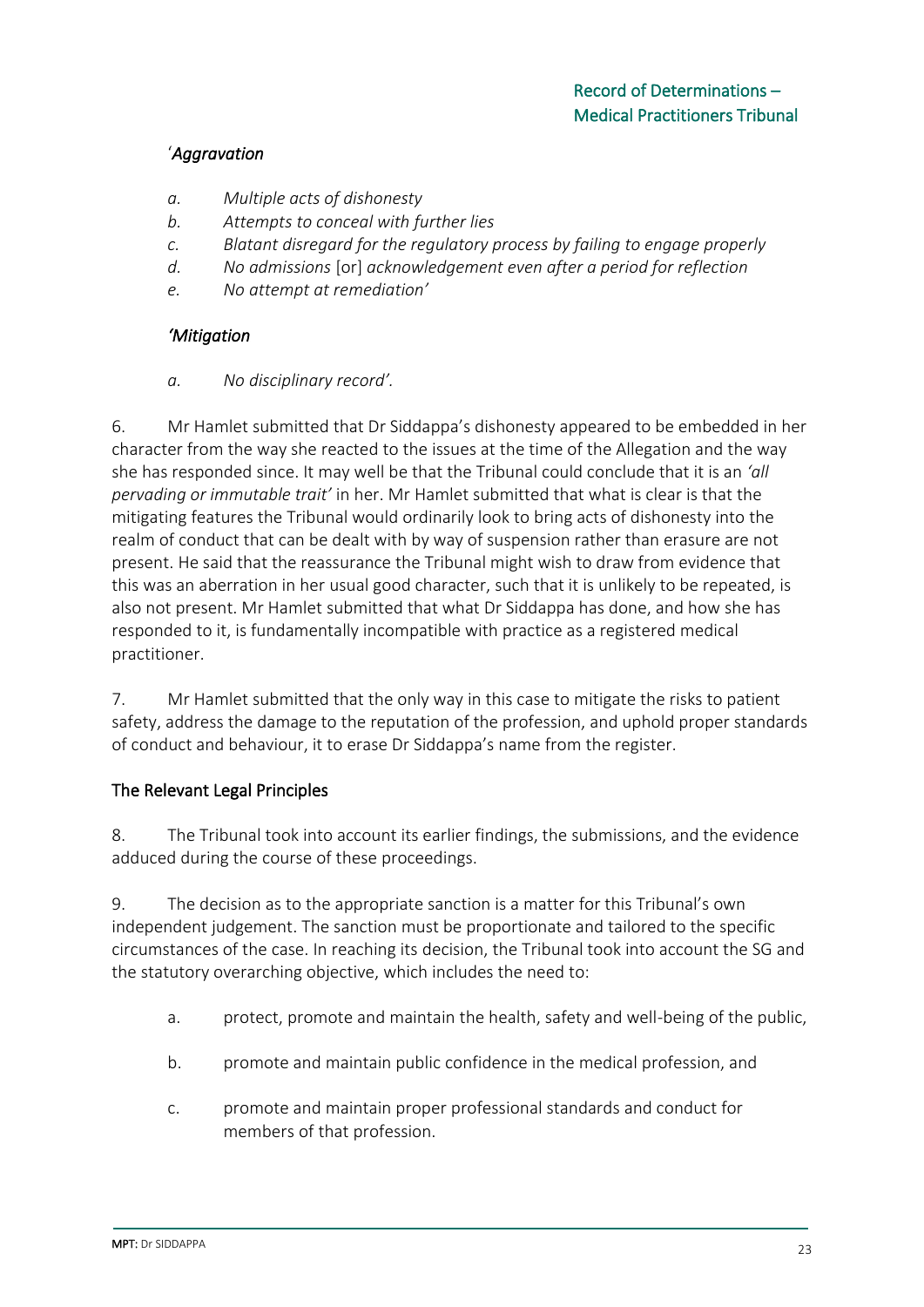10. The Tribunal recognised that the purpose of a sanction is not to be punitive, although it may have a punitive effect. Throughout its deliberations, the Tribunal applied the principle of proportionality, balancing Dr Siddappa's interests with the public interest.

# The Tribunal's Determination on Sanction

### Aggravating and Mitigating Factors

#### Aggravating Factors

- 11. The Tribunal identified the following aggravating factors in Dr Siddappa's case:
	- A dishonest act in an attempt to demonstrate a more favourable outcome in the ARCP document. This could have severely affected patient safety had her dishonesty gone unnoticed by practising at a level at which she had not yet reached;
	- Multiple acts of dishonesty with further attempts to conceal it with further lies;
	- Lack of engagement with adjudicatory proceedings; and
	- No evidence of any insight or reflection or any attempt of remediation.

#### Mitigating Factors

12. The Tribunal considered all the evidence before it and concluded that the only mitigating factor in Dr Siddappa's case is that she had not been previously found implicated or impaired in regulatory proceedings.

### The Tribunal's Decision

13. In deciding what sanction, if any, to impose, the Tribunal reminded itself that it must consider each of the sanctions available, starting with the least restrictive, to establish which is appropriate and proportionate in this case.

#### No Action

14. The Tribunal first considered whether to conclude the case by taking no action.

15. The Tribunal was satisfied that there were no exceptional circumstances in Dr Siddappa's case which could justify it taking no action. It determined that, given the circumstances of this case, taking no action would be inappropriate, inadequate and it would not be in the public interest.

### Conditions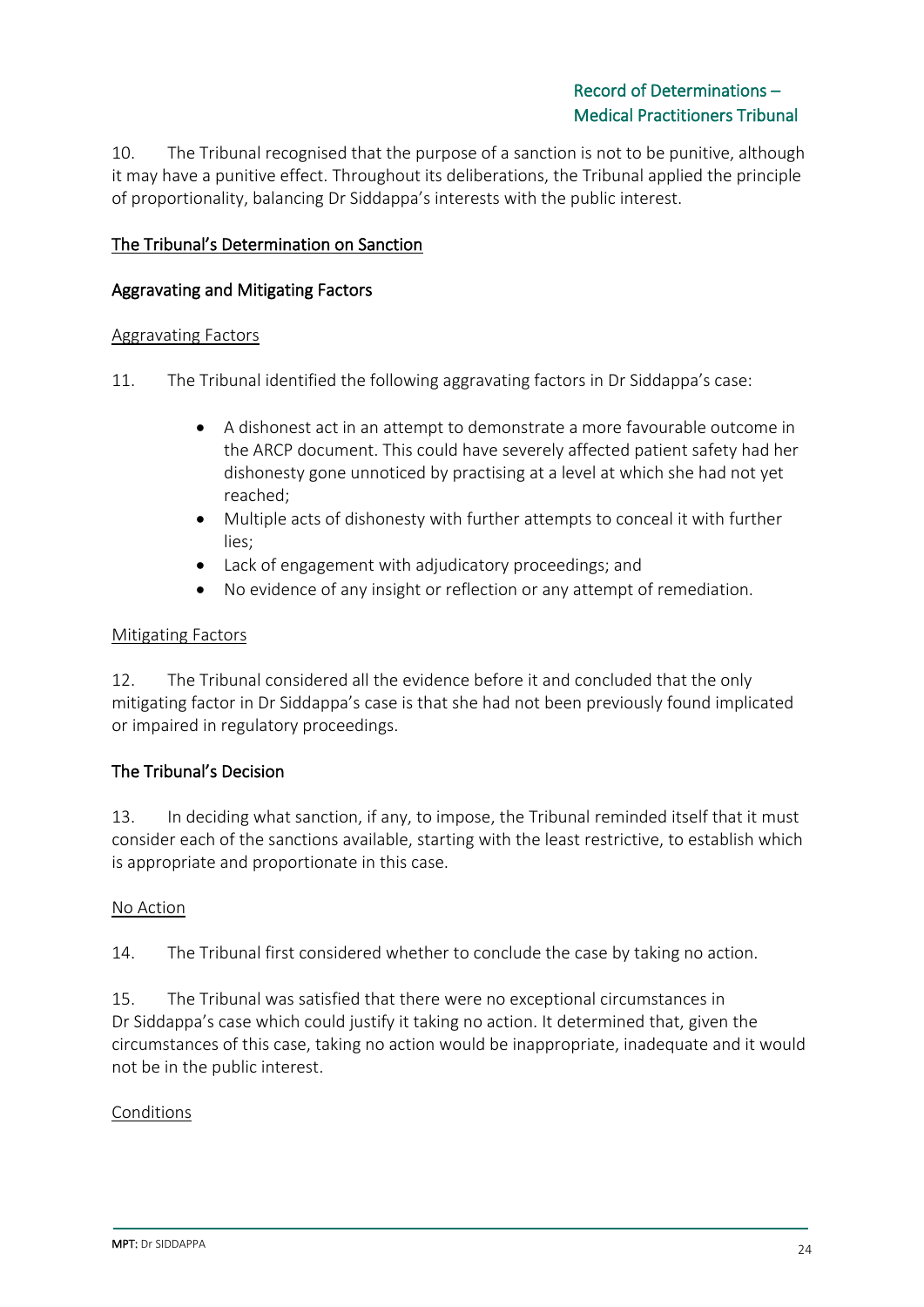16. The Tribunal then considered whether to impose an order of conditions on Dr Siddappa's registration would be appropriate. It bore in mind that any conditions imposed should be appropriate, proportionate, workable and measurable.

17. The Tribunal concluded that a period of conditional registration would not be appropriate because of the seriousness of Dr Siddappa's dishonesty. Conditions would not sufficiently mark the gravity of the findings made by the Tribunal. It also considered that it could not formulate practicable and workable conditions that would address those findings.

18. In all the circumstances, the Tribunal concluded that to impose conditions on Dr Siddappa's registration would not be sufficient to protect patients, maintain public confidence in the medical profession or uphold proper professional standards for members of the profession.

# Suspension

19. The Tribunal went on to consider whether a period of suspension would be an appropriate and proportionate sanction to impose on Dr Siddappa's registration. The Tribunal noted the SG, specifically paragraphs 93 and 97(a)(e)(f)(g) of the SG:

93 'Suspension may be appropriate, for example, where there may have been acknowledgement of fault and where the tribunal is satisfied that the behaviour or incident is unlikely to be repeated. The tribunal may wish to see evidence that the doctor has taken steps to mitigate their actions (see paragraphs 24–49)'.

97(a)(e)(f)(g) *'Some or all of the following factors being present (this list is not exhaustive) would indicate suspension may be appropriate*

- *a. A serious breach of Good medical practice, but where the doctor's misconduct is not fundamentally incompatible with their continued registration, therefore complete removal from the medical register would not be in the public interest. However, the breach is serious enough that any sanction lower than a suspension would not be sufficient to protect the public or maintain confidence in doctors*
- *[…]*
- *e. No evidence that demonstrates remediation is unlikely to be successful, eg because of previous unsuccessful attempts or a doctor's unwillingness to engage.*
- *f. No evidence of repetition of similar behaviour since incident*
- *g. The tribunal is satisfied the doctor has insight and does not pose a significant risk of repeating behaviour'.*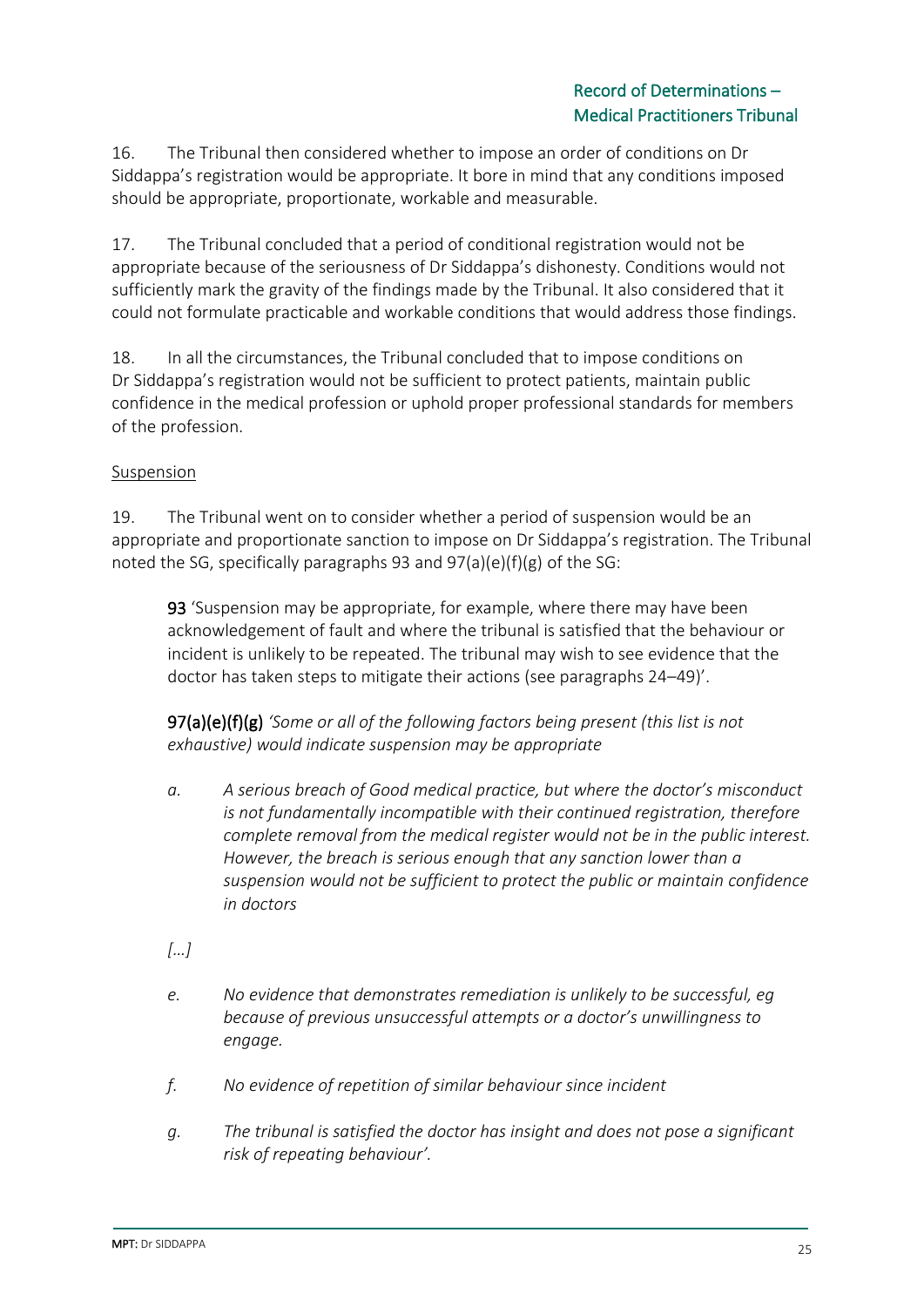20. The Tribunal applied the above guidelines to the facts found proved.

21. The Tribunal considered that Dr Siddappa's misconduct was a serious breach of GMP and breached a fundamental tenet of the medical profession as to probity. There is no evidence before it that Dr Siddappa had acknowledged her faults or shown any willingness to engage with investigatory proceedings. Further, there is no evidence before the Tribunal that she has taken any steps to remediate her actions or that she has demonstrated any insight. Therefore, as outlined in its determination on impairment, the Tribunal was concerned that there remained a real risk of Dr Siddappa repeating her actions in the future.

22. The Tribunal next had regard to paragraphs 124 and 125(a) and (e) of the SG which relate to cases involving dishonesty where a more serious sanction may be appropriate:

124 *'Although it may not result in direct harm to patients, dishonesty related to matters outside the doctor's clinical responsibility (eg providing false statements or fraudulent claims for monies) is particularly serious. This is because it can undermine the trust the public place in the medical profession. Health authorities should be able to trust the integrity of doctors, and where a doctor undermines that trust there is a risk to public confidence in the profession. Evidence of clinical competence cannot mitigate serious and/or persistent dishonesty'.*

125(a)(e) *'Examples of dishonesty in professional practice could include:*

- *a. defrauding an employer*
- *[…]*
- *e. failing to take reasonable steps to make sure that statements made in formal documents are accurate'.*

23. Dr Siddappa's actions had the effect of placing patient safety at risk if her actions in fraudulently amending the ARCP document for a better outcome had gone unnoticed.

24. Taking account of the facts of this case and the relevant parts of the SG, the Tribunal concluded that Dr Siddappa's actions went to the heart of patient trust. If a patient could not trust a doctor to be open and honest when dealing with adjudicatory investigations and formal documentation, this would lead to considerable damage to public trust and the reputation of the medical profession. The public must be able to rely on doctors to act with honesty and integrity undertaking their role as a medical professional, especially when the doctor's practice is under scrutiny as it was in this case during the Hospital and the GMC investigations.

25. Accordingly, the Tribunal determined that suspension would not be sufficient or proportionate to promote and maintain public confidence in the medical profession or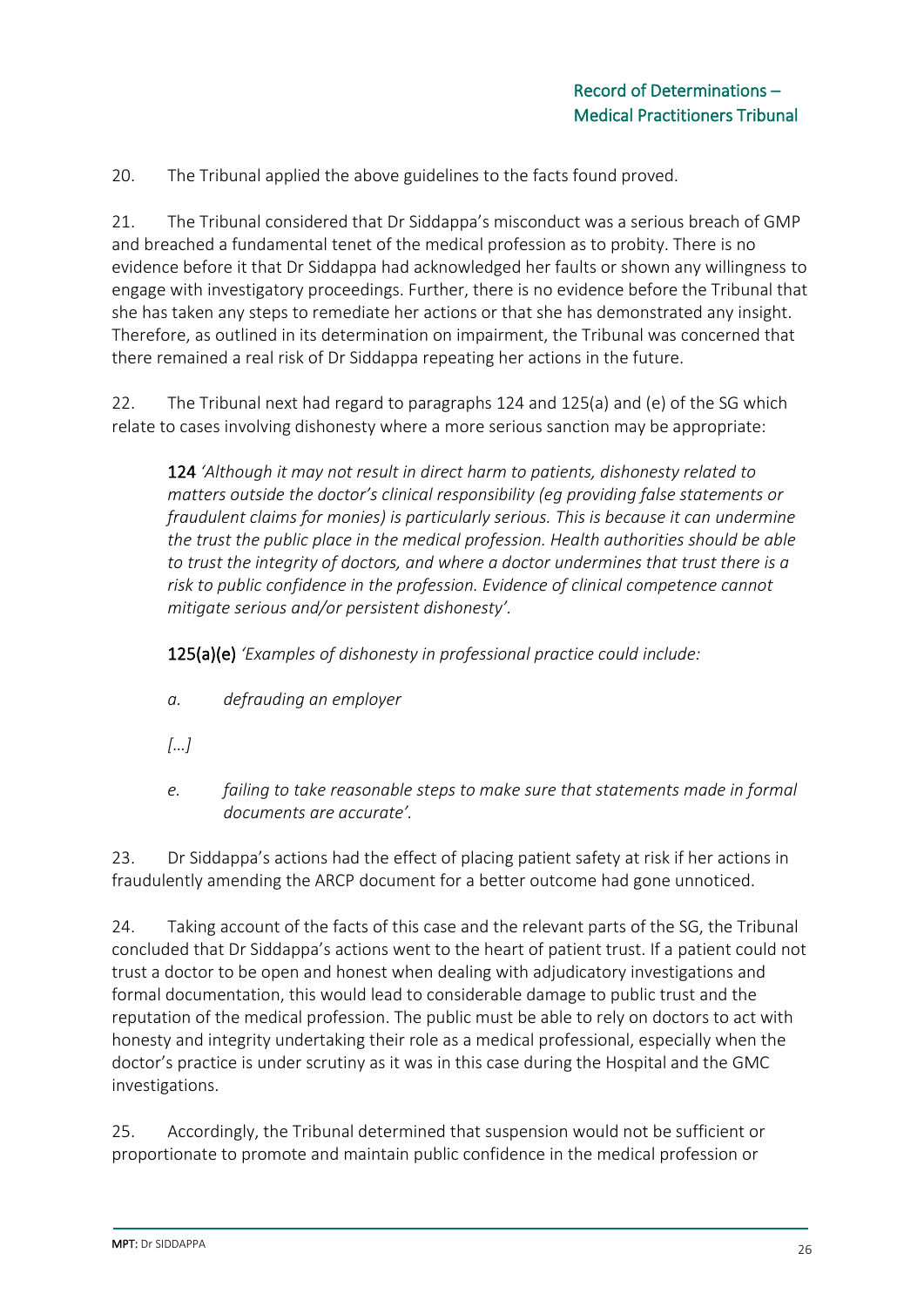uphold proper professional standards for members of the profession. Further, it concluded that the imposition of the maximum period of 12 months' suspension would not sufficiently meet the statutory overarching objective.

# Erasure

26. In the circumstances the Tribunal determined that the only appropriate sanction in this case was one of erasure. In reaching its determination, the Tribunal had regard to paragraphs 109(a)(h)(i)(j) of the SG, which state:

109(a)(h)(i)(j) *'Any of the following factors being present may indicate erasure is appropriate (this list is not exhaustive)*

- *a. A particularly serious departure from the principles set out in Good medical practice where the behaviour is fundamentally incompatible with being a doctor.*
- *[…]*
- *h. Dishonesty, especially where persistent and/or covered up (see guidance below at paragraphs 120–128).*
- *i. Putting their own interests before those of their patients (see Good medical practice paragraph 1: – 'Make the care of [your] patients [your] first concern' and paragraphs 77–80 regarding conflicts of interest).*
- *j. Persistent lack of insight into the seriousness of their actions or the consequences'.*

27. The Tribunal considered and applied these paragraphs as relevant to the facts of this case. The impact of Dr Siddappa's dishonesty upon public confidence was too great to be met by a lesser sanction than erasure.

28. In conclusion, for the reasons set out earlier in this determination, the Tribunal concluded that Dr Siddappa's misconduct was fundamentally incompatible with continued registration and that no lesser sanction than erasure would adequately protect patients, promote and maintain public confidence in the medical profession, and promote and maintain proper professional standards and conduct for members of that profession.

29. Accordingly, the Tribunal directed that Dr Siddappa's name be erased from the Medical Register.

### Determination on Immediate Order - 09/03/2022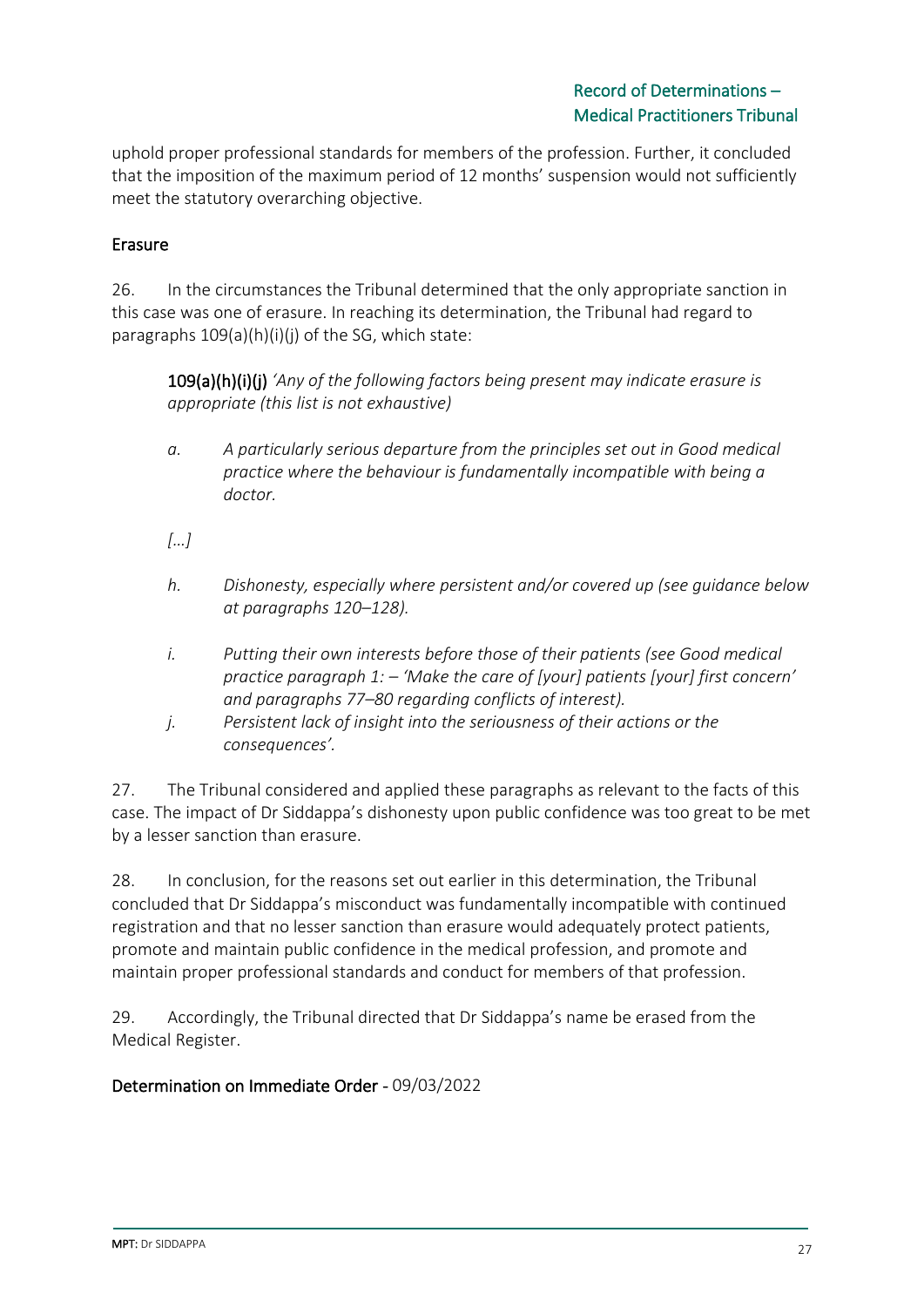1. Having determined that Dr Siddappa's name be erased from the Medical Register, the Tribunal considered, in accordance with Rule 17(2)(o) of the Rules, whether her registration should be subject to an immediate order.

# **Submissions**

2. The following is a summary of submissions made at the immediate order stage.

3. Mr Hamlet submitted that, given the Tribunal's findings and concerns raised in this case, it would be appropriate to impose an immediate order of suspension on Dr Siddappa's registration. He submitted that this would mitigate the risks of Dr Siddappa practising in the intervening appeal period.

4. Mr Hamlet submitted that the Tribunal should revoke the Interim Order currently in place on Dr Siddappa's registration.

# The Tribunal's Decision

5. In reaching its decision, the Tribunal has exercised its own judgment, and has taken account of the principle of proportionality. The Tribunal has borne in mind that it may impose an immediate order where it is satisfied that it is necessary for the protection of members of the public or otherwise in the public interest or is in the best interests of the practitioner. It also bore in mind the guidance given in the relevant paragraphs of the SG relating to immediate orders.

6. Having regard to the particular circumstances of this case, the Tribunal determined that an immediate order of suspension was appropriate and necessary. It concluded that this was necessary in order to promote and maintain public confidence in the medical profession, and to promote and maintain proper professional standards and conduct for members of the medical profession.

7. The substantive direction for erasure will take effect 28 days from when the written notice is deemed to have been served upon Dr Siddappa, unless an appeal is lodged in the interim.

8. The Interim Order currently imposed on Dr Siddappa's registration will be revoked when the immediate order takes effect. The immediate order will take effect when notice has been deemed to have been served upon Dr Siddappa.

9. That concludes this case.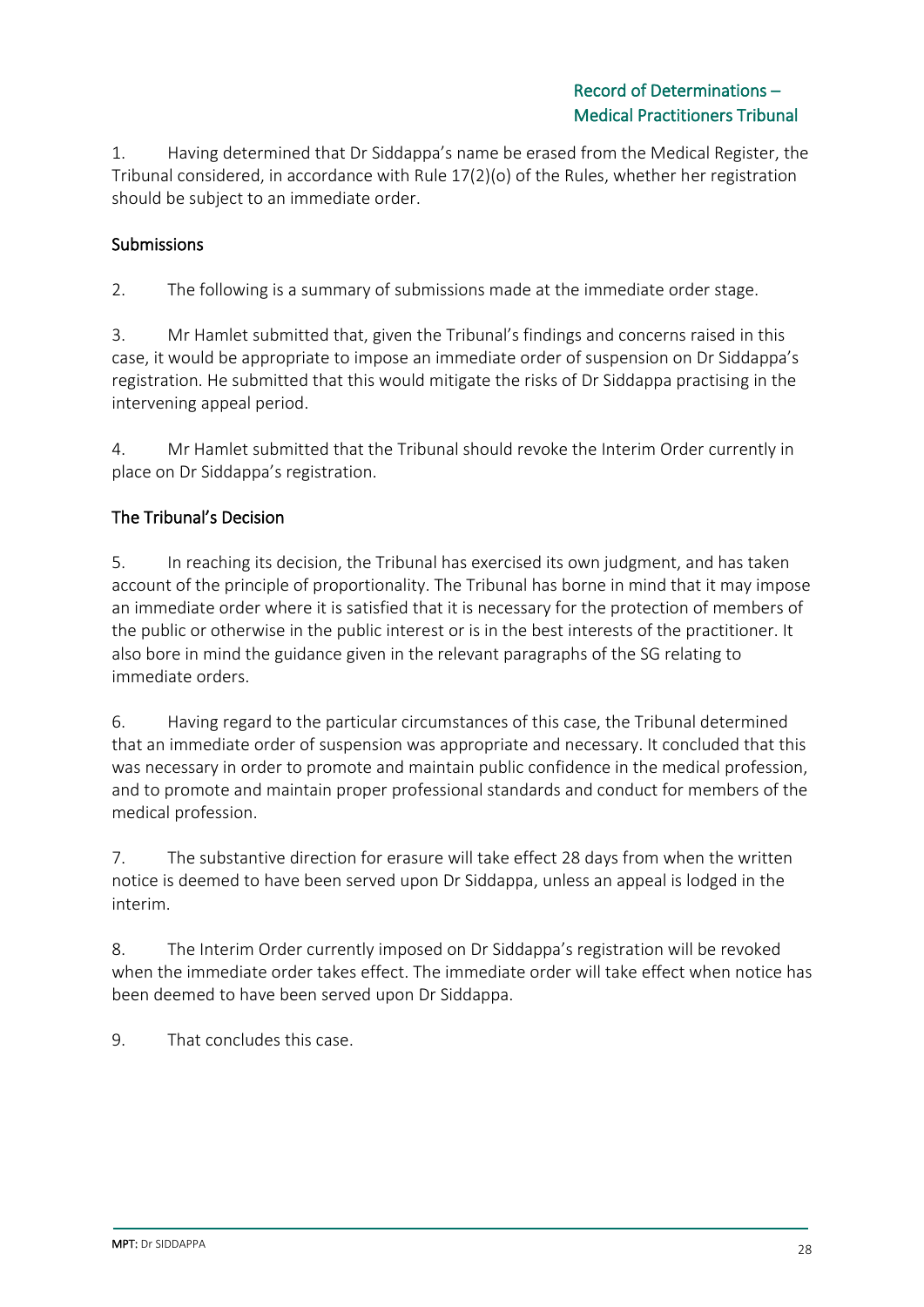# ANNEX A – 07/03/2022

### Rule 41

1. This determination will be announced in private given matters which relate to issues of XXX. However, a redacted version will be published at the close of the hearing.

### Determination on Service and Proceeding in Absence

#### Service

2. Dr Siddappa is neither present nor represented at this Medical Practitioners Tribunal ('MPT'). The Tribunal therefore considered whether the relevant documents had been served properly in accordance with Rules 15 and 40 of the Rules, as amended.

3. Mr Christopher Hamlet, Counsel, on behalf of the General Medical Council ('GMC') addressed the Tribunal on whether service had been effected.

4. Mr Hamlet directed the Tribunal's attention to email correspondence from the GMC to Dr Siddappa, dated 4 November 2021. Given that there was no response from Dr Siddappa, that correspondence was sent via post to his registered address. This was also delivered and signed for.

5. Mr Hamlet directed the Tribunal's attention to a GMC Information letter which was sent to Dr Siddappa's email and registered address on 26 January 2022. This was also delivered and signed for.

6. Mr Hamlet also directed the Tribunal to the Medical Practitioners Tribunal Service ('MPTS') Notice of Hearing ('NOH') dated 26 January 2022 which was sent to Dr Siddappa's registered address and email address. This letter was delivered and signed for.

7. Mr Hamlet stated that all proper and reasonable attempts had been made to notify Dr Siddappa of this hearing and she is aware of the hearing as she had responded to the GMC seeking a postponement.

8. The Tribunal was persuaded that all the relevant requirements of Rules 15 and 40 of the Rules had been satisfied.

### Proceeding in Absence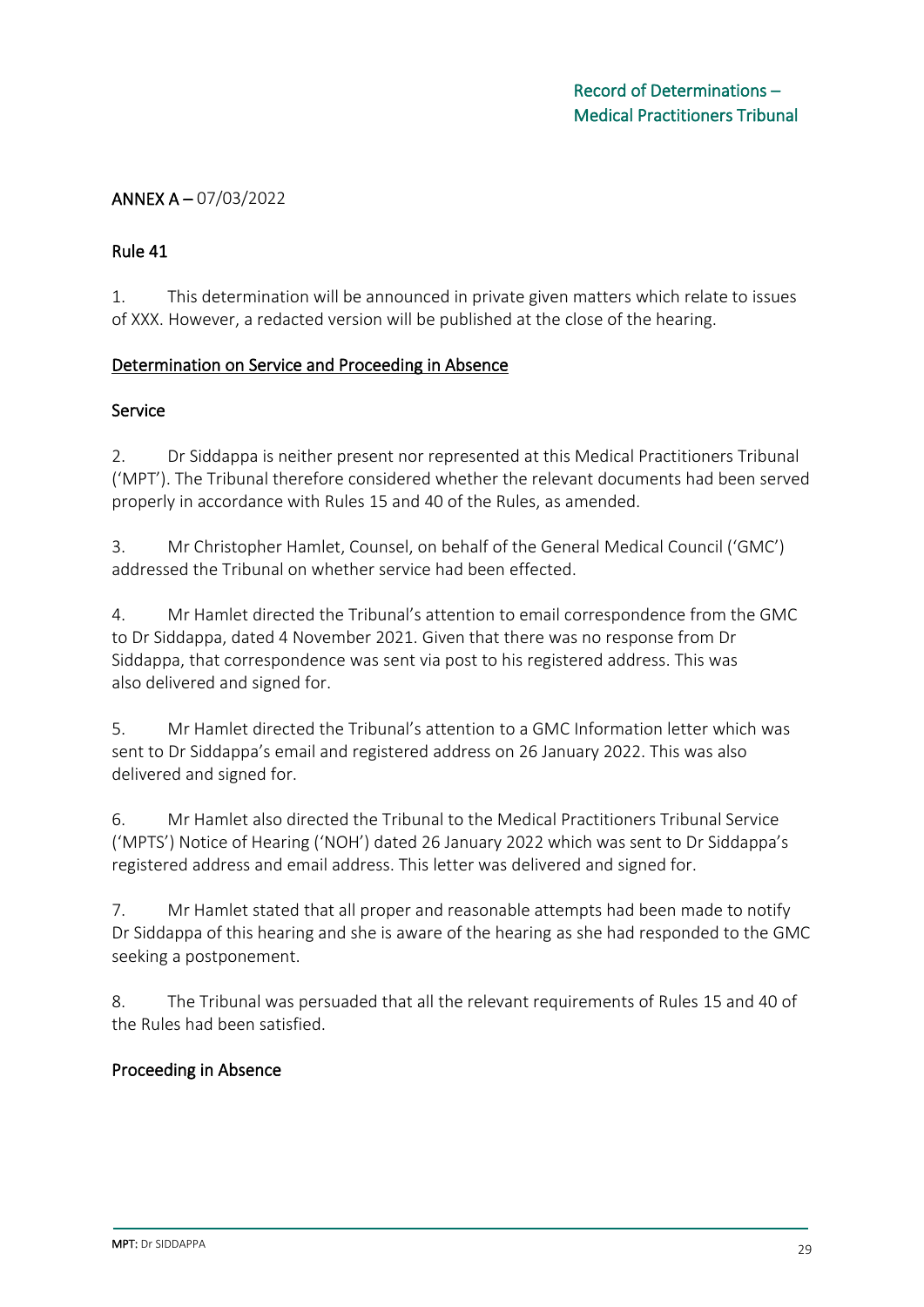9. Having been satisfied that the NOH has been properly served, the Tribunal went on to consider whether to exercise its discretion under Rule 31 of the Rules to proceed with the hearing in Dr Siddappa's absence.

10. Mr Hamlet submitted that it was appropriate to proceed in Dr Siddappa's absence as all reasonable efforts have been made to serve the NOH on her.

11. Mr Hamlet submitted that there had been longstanding disengagement by Dr Siddappa through the life of this hearing. He said that there been occasional engagement by Dr Siddappa relating to her Interim Order Tribunal ('IOT') hearing and more recently in her hearing postponement application to the GMC on 28 February 2022.

12. Mr Hamlet submitted that if the Tribunal were to adjourn, it would likely be a further 9 to 12 months before this case could be listed again. He said that the Tribunal had heard from Dr Siddappa recently that she is aware of these proceedings and is now aware of her power to seek a postponement. Dr Siddappa had not attended these proceedings and renewed her application to the Tribunal. Therefore, he stated that Dr Siddappa had voluntarily absented herself.

# 13. XXX

14. The Tribunal noted the relevant case law in determining whether to proceed in the absence of a practitioner:

- *R v Jones [2003] 1 AC HL;*
- *GMC v Adeogba [2006] EWCA Civ 162; and*
- *GMC v Ijaz Hyat [2018] EWCA Civ 2796.*

15. The Tribunal has borne in mind that its discretion should be exercised with the utmost care and caution and with regard to the overall fairness of the proceedings. It also considered the need to balance Dr Siddappa's interests with the overarching statutory objective: namely the protection of the public.

16. Having performed the appropriate balancing exercise and in accordance with Rule 31, the Tribunal determined it was appropriate to proceed with the hearing in Dr Siddappa's absence, for the following reasons:

- she has been notified of the hearing and has voluntarily absented herself;
- there would be no purpose served by postponing this hearing as she has a pattern of non-engagement with adjudicatory proceedings;
- XXX
- the fair, economical and expeditious consideration of this case is important in the context of the overarching objective.